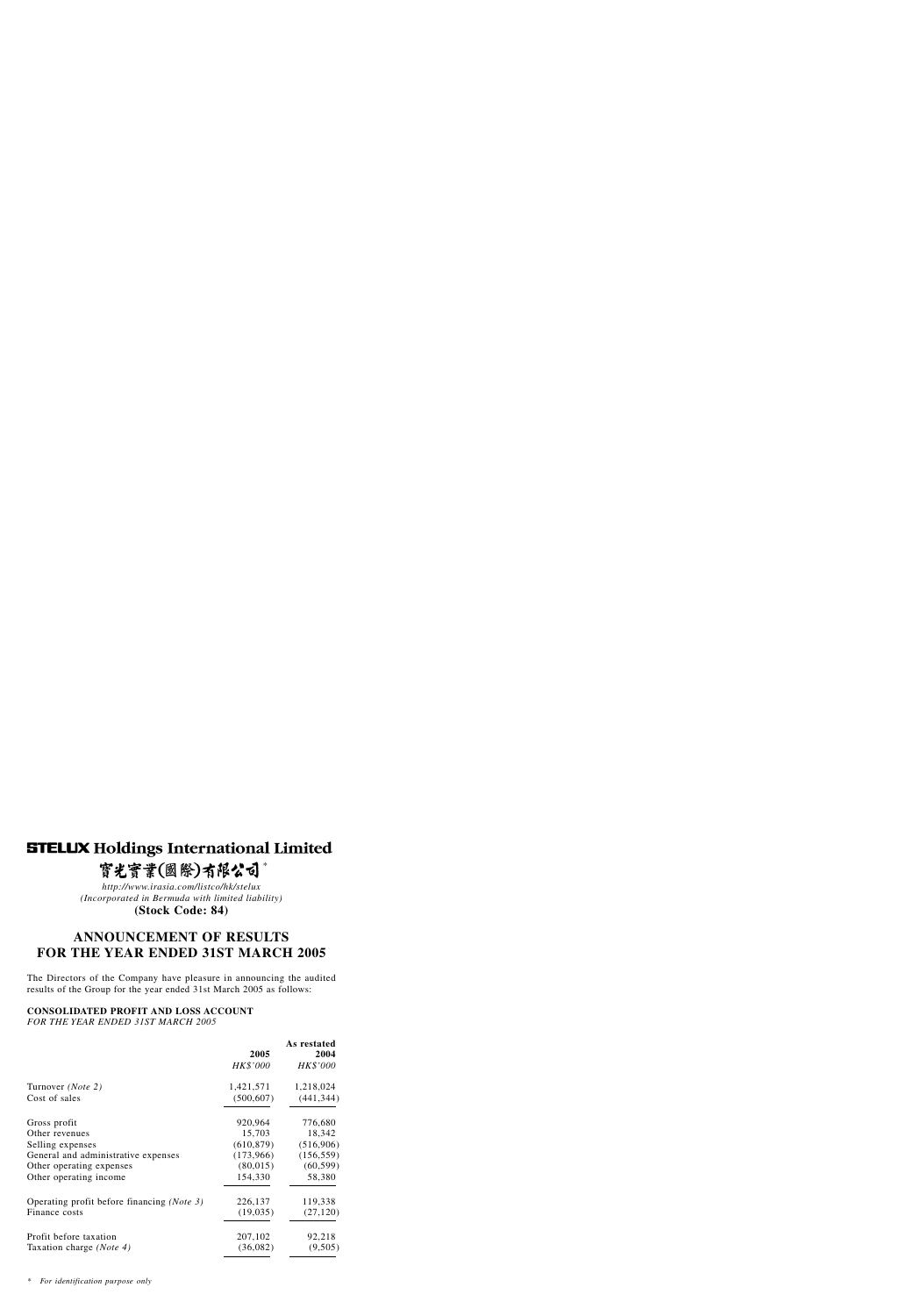| Profit after taxation<br>Minority interests | 171,020        | 82,713       |
|---------------------------------------------|----------------|--------------|
| Profit attributable to shareholders         | 171,020        | 82,713       |
| Dividend (Note 5)                           | 33,297         | 18,867       |
| Earnings per share ( <i>Note 6</i> )        | HK cents       | HK cents     |
| $-basic$<br>- diluted                       | 18.05<br>18.01 | 8.80<br>8.80 |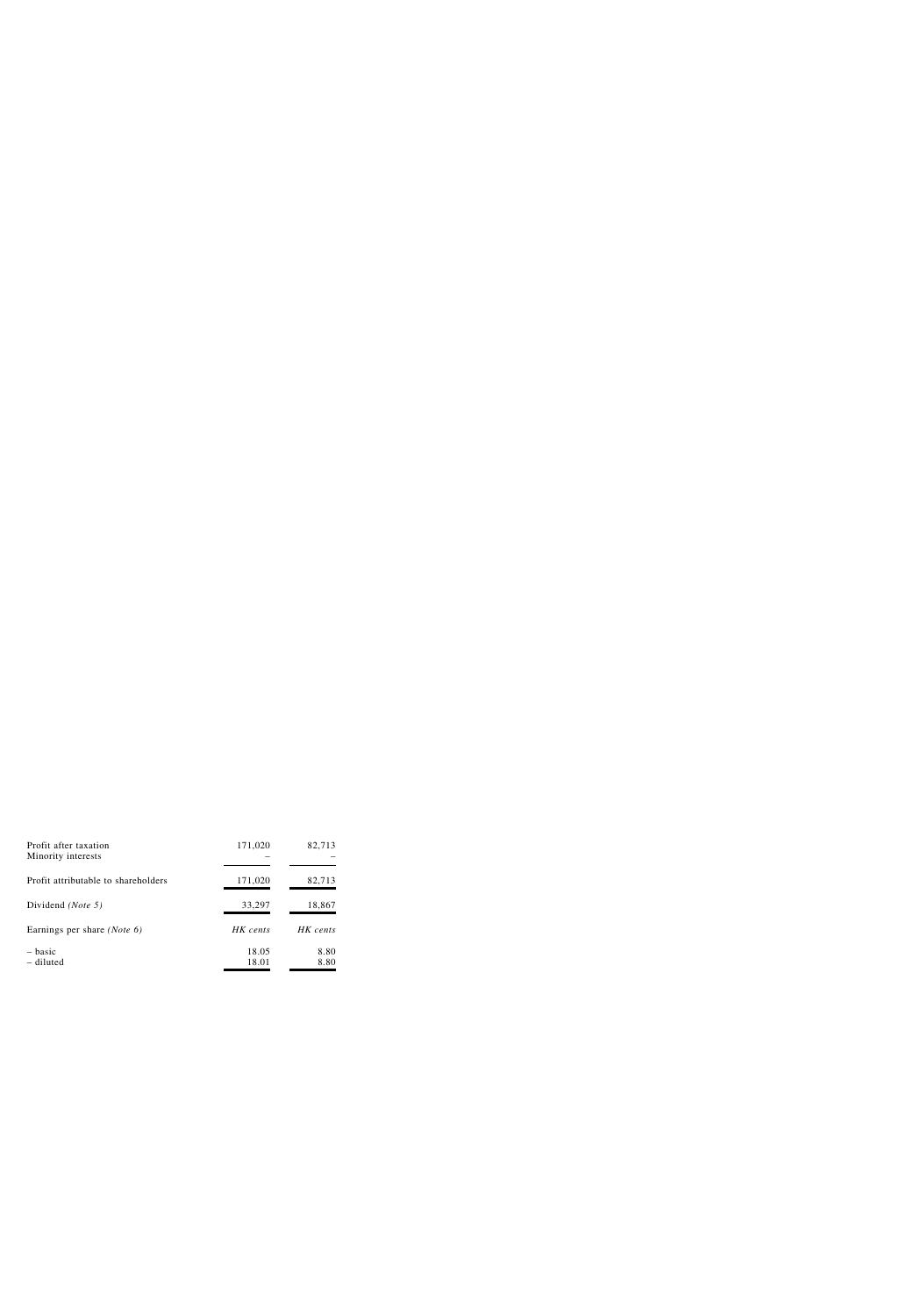# **CONSOLIDATED BALANCE SHEET**

*AT 31ST MARCH 2005*

|                                                                                  | 2005      | As restated<br>2004 |
|----------------------------------------------------------------------------------|-----------|---------------------|
|                                                                                  | HK\$'000  | HK\$'000            |
| Non-current assets                                                               |           |                     |
| Fixed assets ( <i>Note</i> 7)                                                    | 1,029,850 | 879,659             |
| Investment securities                                                            | 4,299     | 4,299               |
| Trademarks                                                                       | 17,052    | 19,160              |
| Deferred tax assets                                                              | 32,875    | 26,910              |
|                                                                                  | 1,084,076 | 930,028             |
| Current assets                                                                   |           |                     |
| <b>Stocks</b>                                                                    | 388,849   | 349,385             |
| Debtors and prepayments                                                          | 292,830   | 344,794             |
| Marketable securities                                                            | 83        | 74                  |
| Bank balances and cash (Note 8)                                                  | 64,779    | 53,037              |
|                                                                                  | 746,541   | 747,290             |
| <b>Current liabilities</b>                                                       |           |                     |
| Creditors and accruals                                                           | 284,436   | 277,181             |
| Loans from a shareholder (Note 9)                                                |           | 3,892               |
| Loans from a director ( <i>Note 10</i> )                                         | 8,648     |                     |
| Taxation payable                                                                 | 15,770    | 11,616              |
| Current portion of long term liabilities<br>Bank overdrafts and short term loans | 23,465    | 57,278              |
| Secured                                                                          | 141,058   | 185,089             |
| Unsecured                                                                        | 63,595    | 49,280              |
|                                                                                  | 536,972   | 584,336             |
| Net current assets                                                               | 209,569   | 162,954             |
| Total assets less current liabilities                                            | 1,293,645 | 1,092,982           |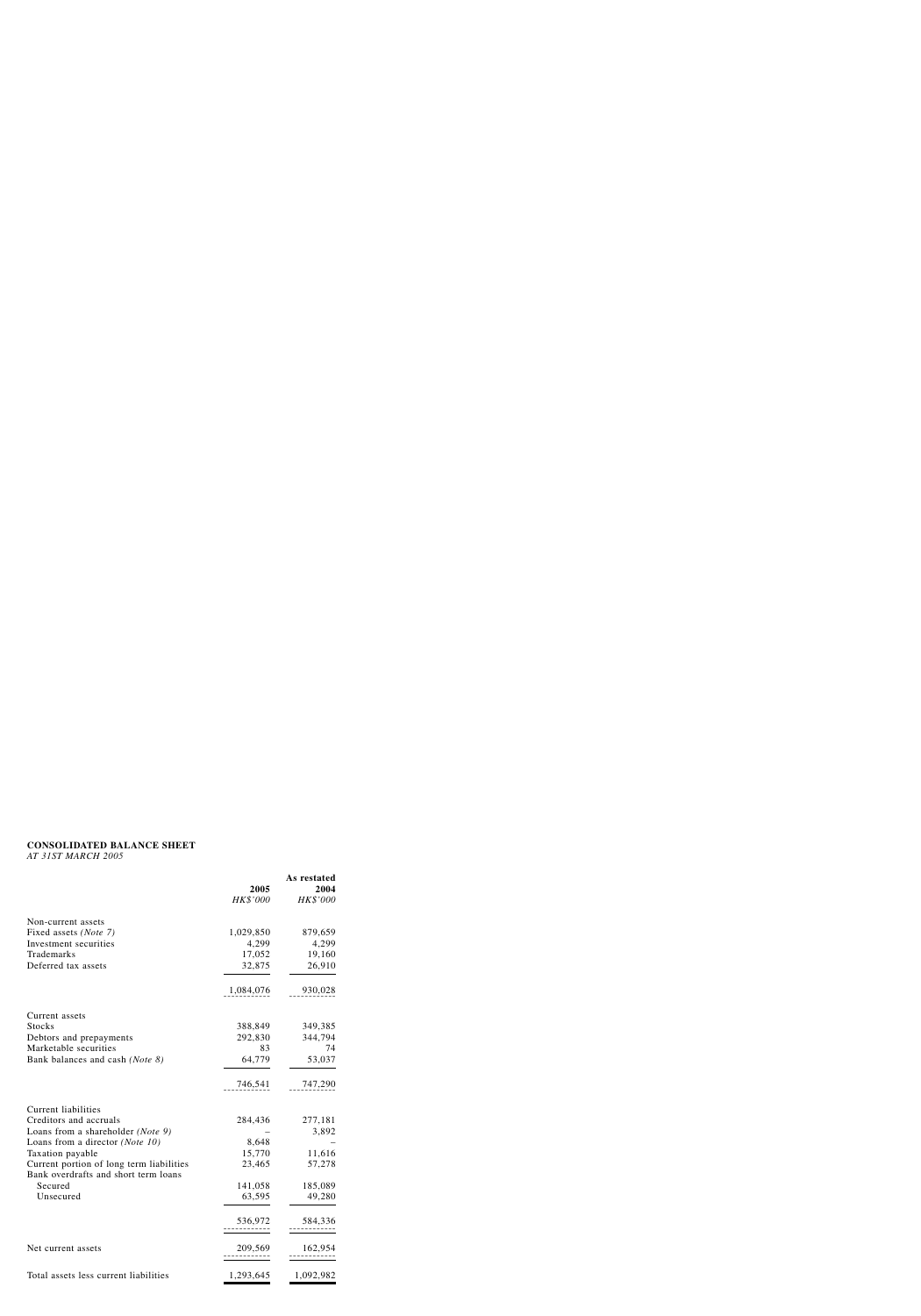Financed by:

| Share capital                            | 95,134    | 94,334    |
|------------------------------------------|-----------|-----------|
| Reserves                                 | 844,529   | 709,268   |
| Proposed final dividend                  | 23,784    | 18,867    |
| Shareholders' funds                      | 963,447   | 822,469   |
| Minority interests                       | 2,494     | 1,606     |
| Long term liabilities ( <i>Note 11</i> ) | 279,719   | 250,269   |
| Deferred tax liabilities                 | 47,985    | 18,638    |
|                                          | 1,293,645 | 1,092,982 |

*Notes:–*

#### **1. Basis of preparation**

The accounts have been prepared in accordance with accounting principles generally accepted in Hong Kong and comply with accounting standards issued by the Hong Kong Institute of Certified Public Accountants ("HKICPA"). They have been prepared under the historical cost convention basis, except that, as disclosed in the accounting policies below, investment properties and marketable securities are stated at fair value.

The HKICPA has issued a number of new and revised Hong Kong Financial Reporting Standards and Hong Kong Accounting Standards ("new HKFRSs") which are effective for accounting periods commencing on or after 1st January 2005. In the current year, the Group has chosen to adopt Hong Kong Accounting Standard No. 40 ("HKAS 40") "Investment Property" and Hong Kong Accounting Standard Interpretation No. 21 "Income Taxes-Recovery of Revalued Non-Depreciable Assets" ("HKAS-Int 21") earlier in the accounts for the year ended 31st March 2005.

The adoption of revised HKAS 40 has resulted in a change in the accounting policy of which the changes in fair values are recorded in the profit and loss account as part of other operating income. In prior years, the increases in fair value were credited to the investment properties revaluation reserve. Decreases in fair value were first set off against increases on earlier valuations on a portfolio basis and thereafter expensed in the profit and loss account. Any subsequent increases were credited to the profit and loss account up to the amount previously charged.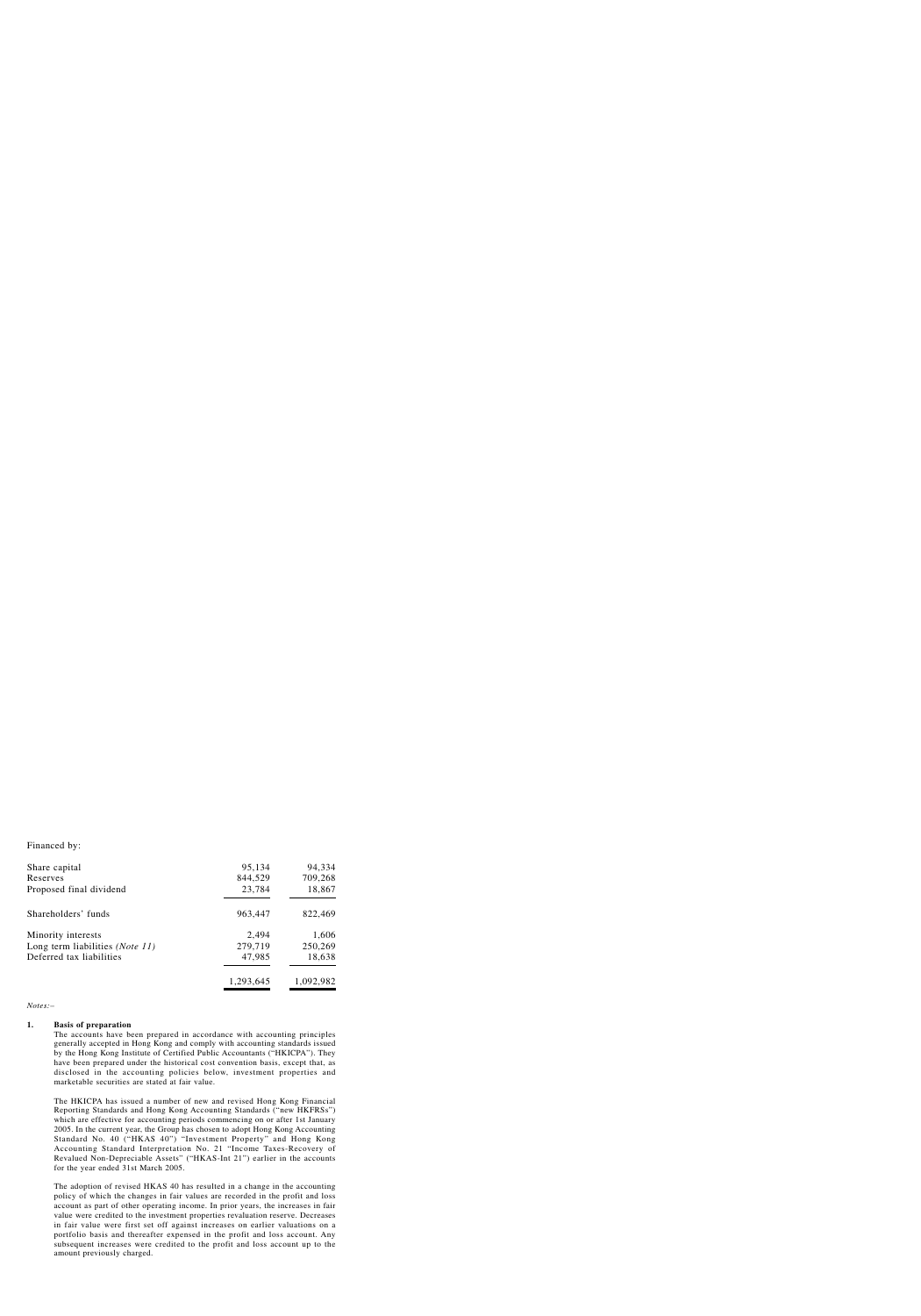As at 31st March 2004, the valuation of investment properties was less than their original costs and the revaluation deficits had already been charged to the profit and loss account in prior years and there was no balance in the investment properties revaluation reserve. Consequently, no prior year adjustment on the retained earnings and investment properties revaluation reserve is required upon adoption of HKAS 40.

The adoption of revised HKAS-Int 21 has resulted in a change in the accounting policy relating to the measurement of deferred tax liabilities arising from the revaluation of investment properties. Such deferred tax liabilities are measured on the basis of tax consequences that would follow from recovery of the carrying amount of that asset through use. In prior years, the carrying amount of that asset was expected to be recovered through sale.

The adoption of HKAS-Int 21 resulted in a decrease in accumulated losses by HK\$2,110,000 and HK\$4,059,000 at 1st April 2004 and 2003, respectively. Deferred tax liabilities at 31st March 2004 has been decreased by HK\$2,110,000 and tax charge for the year ended 31st March 2004 has been increased by HK\$1,949,000.

For the other new HKFRSs, the Group has already commenced an assessment of the impact of these new HKFRSs but is not yet in a position to state whether these new HKFRSs would have a significant impact on its results of operations and financial position.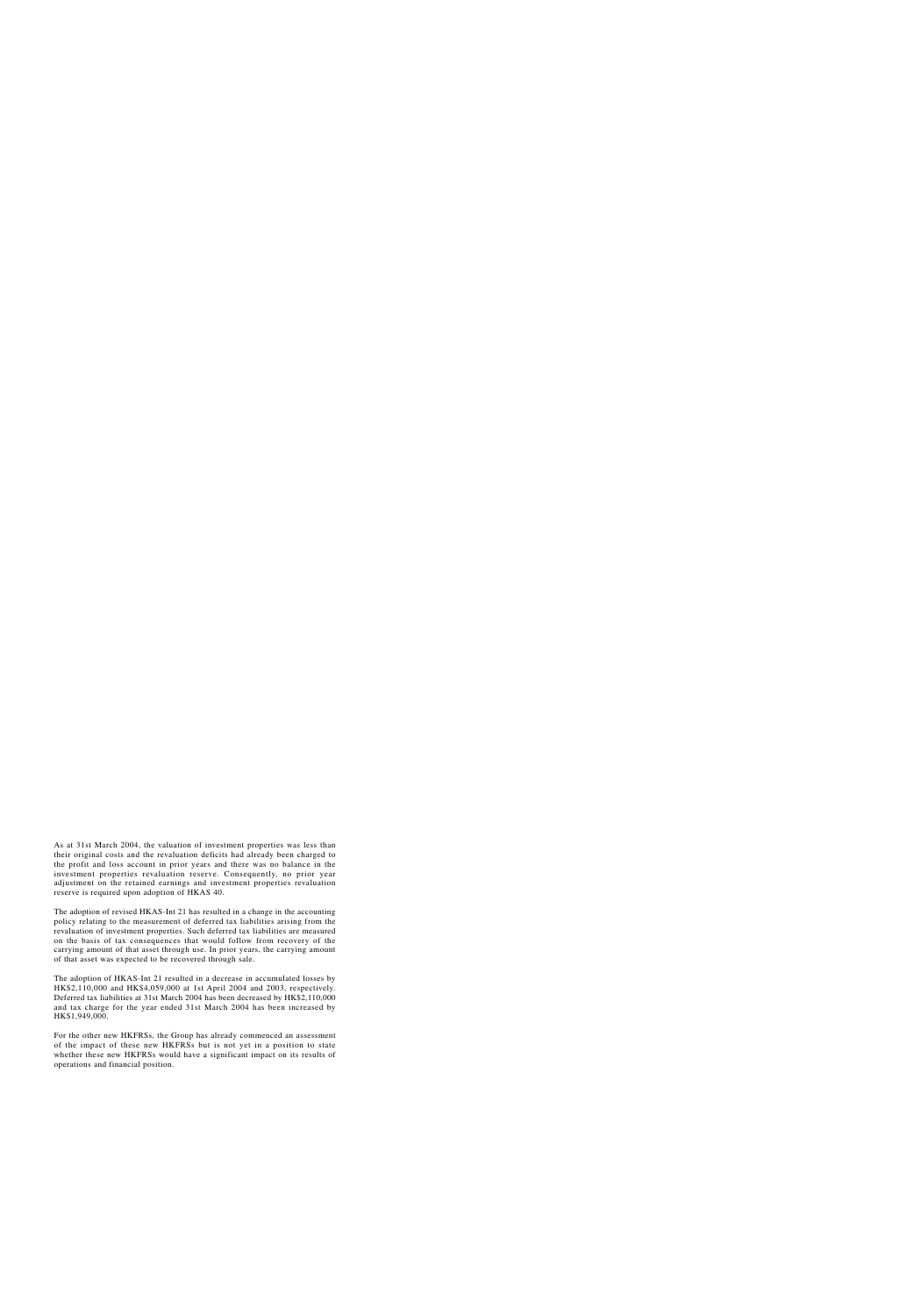#### **2. Segment information**

*Primary reporting format – business segments*

|                                                    |                   |                                                  |                       | 2005                        |                        |                                 |                     |
|----------------------------------------------------|-------------------|--------------------------------------------------|-----------------------|-----------------------------|------------------------|---------------------------------|---------------------|
|                                                    | Watch<br>HK\$'000 | Retail and trading<br><b>Optical</b><br>HK\$'000 | Hipo.fant<br>HK\$'000 | <b>Property</b><br>HK\$'000 | Investment<br>HK\$'000 | <b>Eliminations</b><br>HK\$'000 | Group<br>HK\$'000   |
| Turnover                                           | 916,247           | 386,174                                          | 88,719                | 39,830                      | 1,257                  | (10,656)                        | 1,421,571           |
| Segment results                                    | 91,455            | 26,885                                           | (24, 493)             | 173,014                     | 1,257                  |                                 | 268,118             |
| Net corporate expenses                             |                   |                                                  |                       |                             |                        |                                 | (41,981)            |
| Operating profit before financing<br>Finance costs |                   |                                                  |                       |                             |                        |                                 | 226,137<br>(19,035) |
| Profit before taxation<br>Taxation charge          |                   |                                                  |                       |                             |                        |                                 | 207,102<br>(36,082) |
| Profit after taxation<br>Minority interests        |                   |                                                  |                       |                             |                        |                                 | 171,020             |
| Profit attributable to shareholders                |                   |                                                  |                       |                             |                        |                                 | 171,020             |
| Segment assets<br>Unallocated assets               | 579,212           | 141,961                                          | 21,023                | 982,753                     | 8,014                  |                                 | 1,732,963<br>97,654 |
| Total assets                                       |                   |                                                  |                       |                             |                        |                                 | 1,830,617           |
| Segment liabilities<br>Unallocated liabilities     | 162,396           | 67,475                                           | 5,946                 | 26,954                      | 6,794                  |                                 | 269,565<br>595,111  |
| Total liabilities                                  |                   |                                                  |                       |                             |                        |                                 | 864,676             |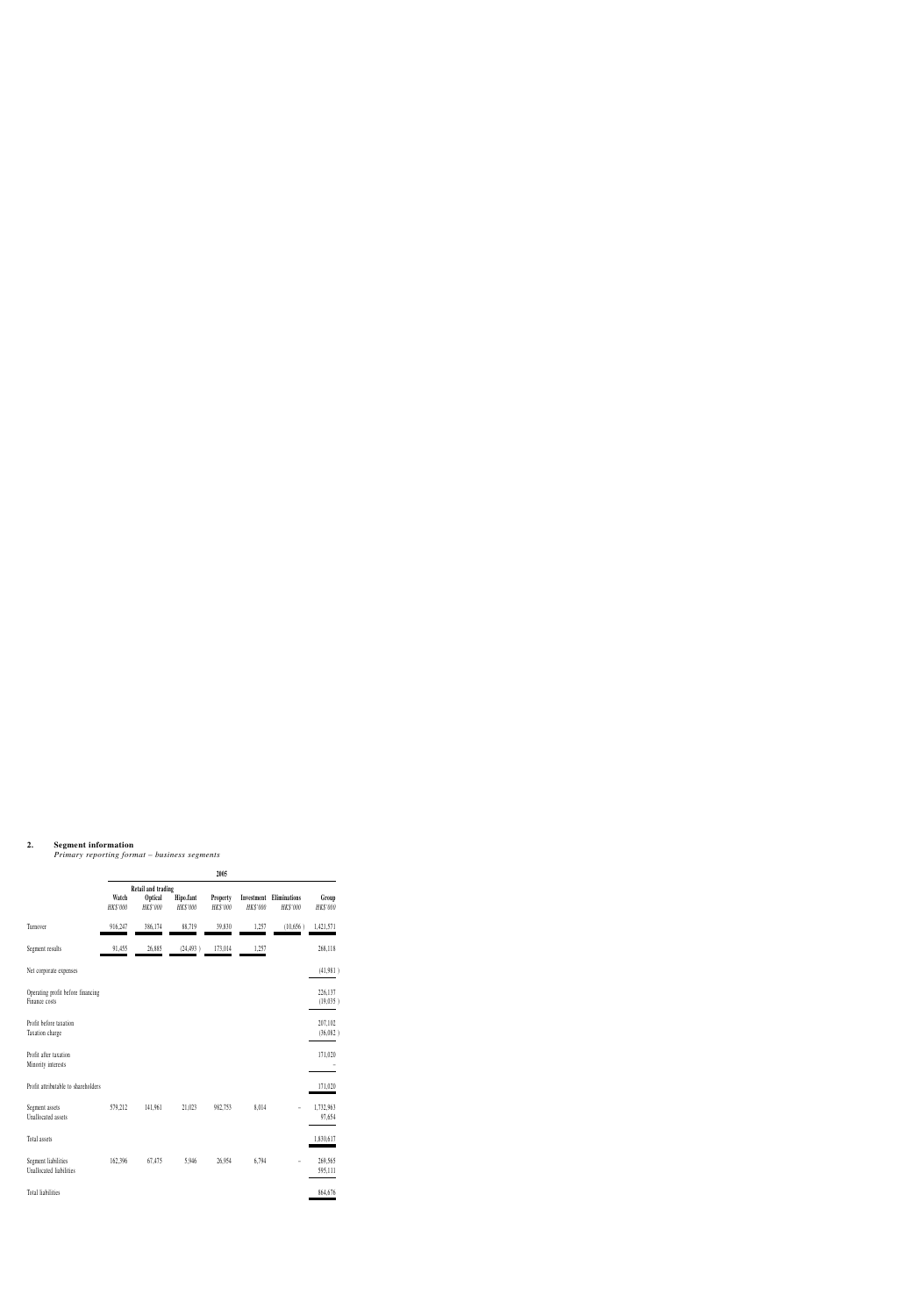|                                                    |                   |                                                         |                       | 2004 (As restated)          |                        |                          |                      |
|----------------------------------------------------|-------------------|---------------------------------------------------------|-----------------------|-----------------------------|------------------------|--------------------------|----------------------|
|                                                    | Watch<br>HK\$'000 | <b>Retail and trading</b><br><b>Optical</b><br>HK\$'000 | Hipo.fant<br>HK\$'000 | <b>Property</b><br>HK\$'000 | Investment<br>HK\$'000 | Eliminations<br>HK\$'000 | Group<br>HK\$'000    |
| Turnover                                           | 785,670           | 313,313                                                 | 80,568                | 48,097                      | 1,113                  | (10, 737)                | 1,218,024            |
| Segment results                                    | 59,315            | 14,395                                                  | (13,677)              | 90,634                      | 1,113                  |                          | 151,780              |
| Net corporate expenses                             |                   |                                                         |                       |                             |                        |                          | (32, 442)            |
| Operating profit before financing<br>Finance costs |                   |                                                         |                       |                             |                        |                          | 119,338<br>(27, 120) |
| Profit before taxation<br>Taxation charge          |                   |                                                         |                       |                             |                        |                          | 92,218<br>(9,505)    |
| Profit after taxation<br>Minority interests        |                   |                                                         |                       |                             |                        |                          | 82,713               |
| Profit attributable to shareholders                |                   |                                                         |                       |                             |                        |                          | 82,713               |
| Segment assets<br>Unallocated assets               | 518,450           | 119,172                                                 | 42,098                | 908,051                     | 9,600                  |                          | 1,597,371<br>79,947  |
| Total assets                                       |                   |                                                         |                       |                             |                        |                          | 1,677,318            |
| Segment liabilities<br>Unallocated liabilities     | 165,075           | 62,286                                                  | 7,327                 | 30,093                      | 5,038                  |                          | 269,819<br>583,424   |
| Total liabilities                                  |                   |                                                         |                       |                             |                        |                          | 853,243              |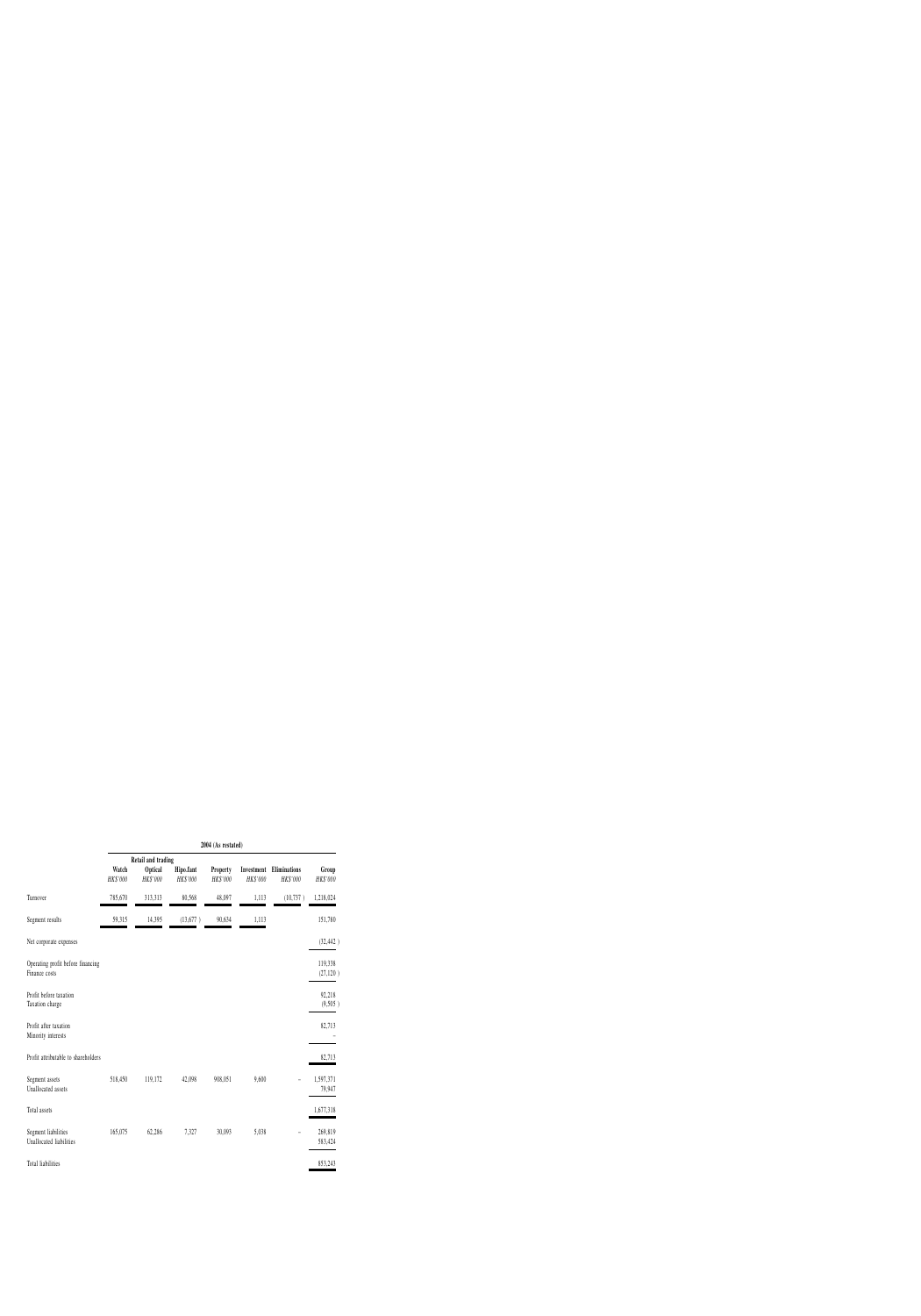*Secondary reporting format – geographical segments*

|                             |                             | 2005                                  |                                    | 2004                           |
|-----------------------------|-----------------------------|---------------------------------------|------------------------------------|--------------------------------|
|                             | <b>Turnover</b><br>HK\$'000 | <b>Segment</b><br>results<br>HK\$'000 | <b>Turnover</b><br><b>HK\$'000</b> | Segment<br>results<br>HK\$'000 |
| Hong Kong<br>South East and | 774,592                     | 193,300                               | 665,768                            | 88,019                         |
| Far East Asia               | 415,937                     | 54,139                                | 330,524                            | 42,187                         |
| Europe                      | 168,346                     | 14,981                                | 185,737                            | 24,804                         |
| North America               | 21,738                      | 9,689                                 | 13,624                             | (2,803)                        |
| Mainland China              | 40,958                      | (3,991)                               | 22,371                             | (427)                          |
|                             | 1,421,571                   | 268,118                               | 1,218,024                          | 151,780                        |

## **3. Operating profit before financing**

| Operating profit before milancing                                                        | 2005<br>HK\$'000 | 2004<br>HK\$'000 |
|------------------------------------------------------------------------------------------|------------------|------------------|
| Operating profit before financing is stated after charging:                              |                  |                  |
| Depreciation                                                                             |                  |                  |
| Owned fixed assets                                                                       | 54,896           | 49,633           |
| Leased fixed assets                                                                      | 548              | 649              |
| Amortisation charge of trademarks                                                        |                  |                  |
| (included in other operating expenses)                                                   | 2,378            | 2,405            |
| Loss on disposal of fixed assets                                                         | 96               | 221              |
| Provision for stock obsolescence and write-offs                                          |                  |                  |
| Hipo.fant (note $(a)$ )                                                                  | 16,962           | 1,015            |
| adidas (note $(b)$ )                                                                     | 9,201            | 4,694            |
| Others                                                                                   | 12,105           | 14,313           |
| Provision for impairment of fixed assets                                                 |                  |                  |
| of Poco Hippo business (included in                                                      |                  |                  |
| other operating expenses)                                                                | 1,162            |                  |
|                                                                                          |                  |                  |
| and after crediting:                                                                     |                  |                  |
| Dividend income for unlisted investments                                                 | 1,195            | 1,084            |
| Interest income                                                                          | 6,872            | 7,033            |
| Surplus on revaluation of investment properties                                          | 154,330          | 25,500           |
| Write-back of impairment of land and buildings<br>Compensation received from arbitration |                  | 2,800            |
| (note(c))                                                                                |                  | 30,080           |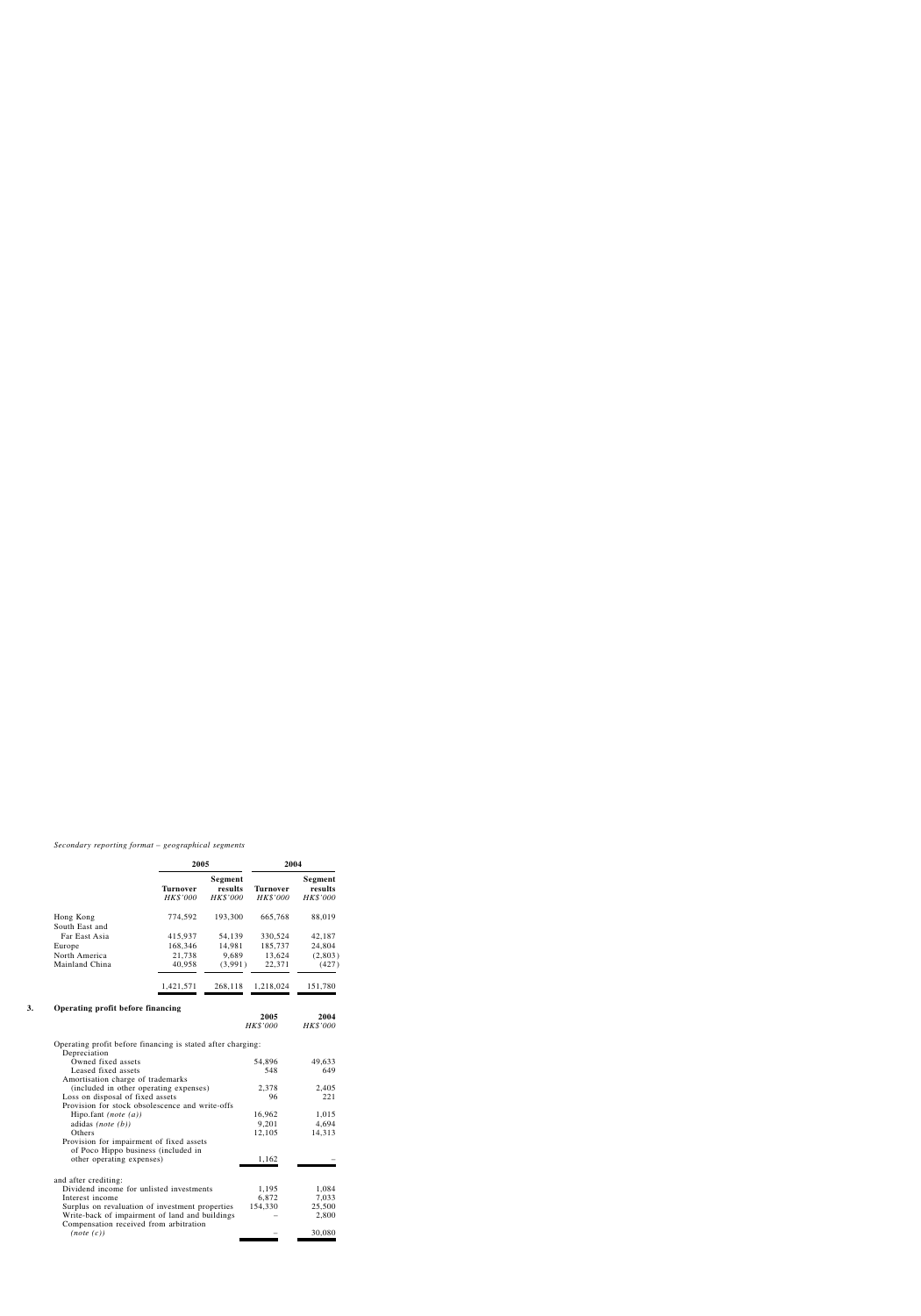#### *Notes:*

- (a) The Board has resolved on 14th July 2005 to close the Hipo.fant business and the stocks have been accordingly written down to their net realisable value.
- (b) The licence in respect of adidas will be terminated by December 2005 and the stocks have been accordingly written down to their net realisable value.
- (c) As disclosed in note 6 to the 2004 Annual Accounts, the Group was entitled to counter-claim liquidated damages and other costs or losses from the contractor for Stelux House. The arbitrator awarded in favour of the Group in March 2004 and compensation of HK\$30,080,000 was received from the contractor.

#### **4. Taxation**

Hong Kong profits tax has been provided at the rate of 17.5% (2004: 17.5%) on the estimated assessable profit for the year less relief for available tax losses. Taxation on overseas profits has been calculated on the estimated assessable profit for the year at the rates of taxation prevailing in the countries in which the Group operates.

The amount of taxation charged to the consolidated profit and loss account represents:

| 2005      | As restated<br>2004 |
|-----------|---------------------|
| HK\$'000  | HK\$'000            |
|           |                     |
| (56)      | (70)                |
| (10,777)  | (3,875)             |
| (1,654)   | (1,340)             |
| (12, 487) | (5,285)             |
| (23, 595) | (4,220)             |
| (36, 082) | (9,505)             |
|           |                     |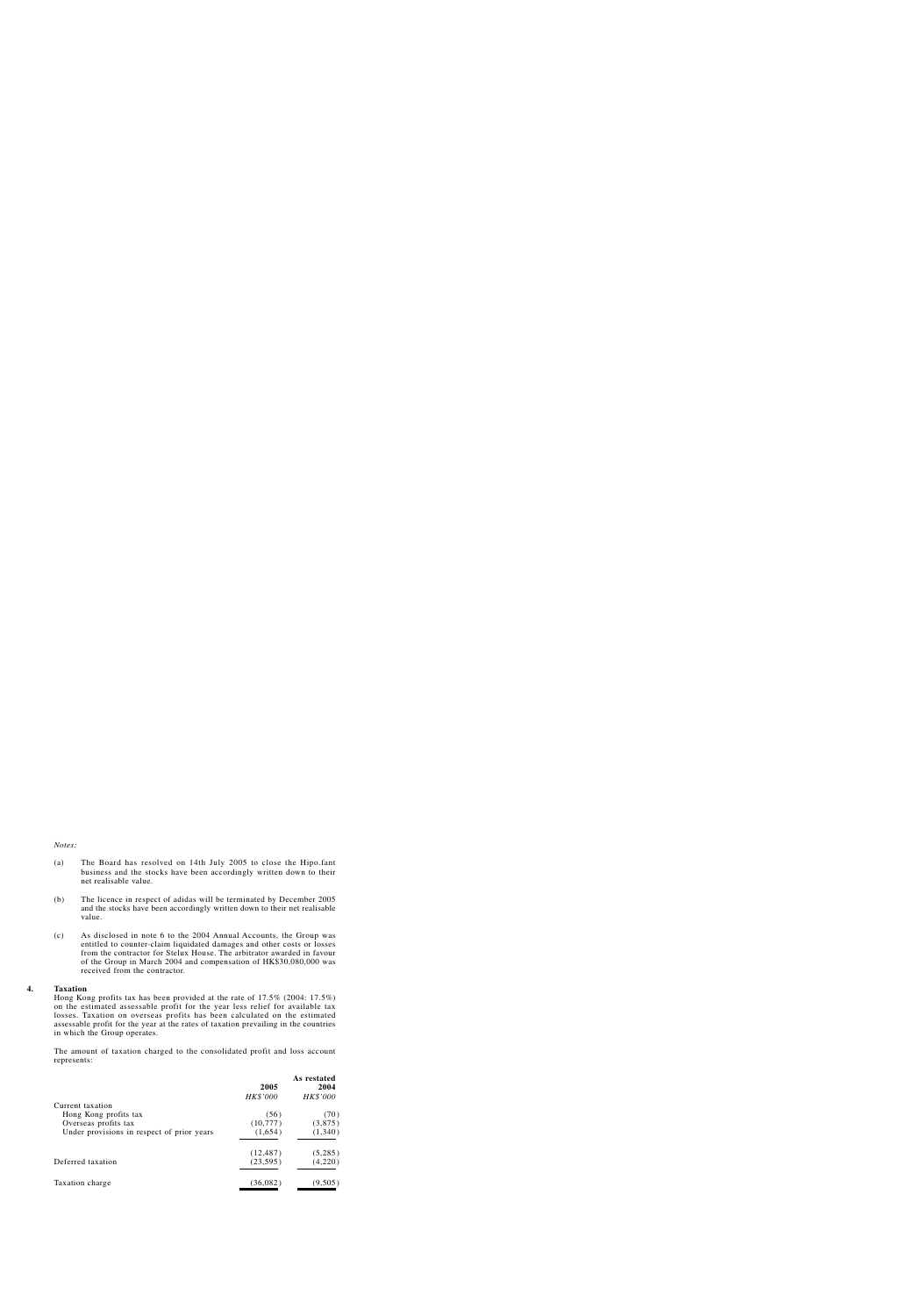|                                                                      | 2005<br>HK\$'000 | 2004<br><b>HK\$'000</b> |
|----------------------------------------------------------------------|------------------|-------------------------|
| Interim, paid, of $HK$0.01$ (2004: nil)<br>per ordinary share        | 9,513            |                         |
| Final, proposed, of HK\$0.025 (2004: HK\$0.02)<br>per ordinary share | 23,784           | 18,867                  |
|                                                                      | 33,297           | 18,867                  |

At a meeting held on 14th July 2005, the Directors proposed a final dividend of HK\$0.025 (2004: HK\$0.02) per ordinary share. This proposed dividend is not reflected as a dividend payable in these accounts, but will be reflected as an appropriation of retained earnings for the year ended 31st March 2006.

#### **6. Earnings per share**

The calculations of basic and diluted earnings per share are based on the Group's profit attributable to shareholders of HK\$171,020,000 (2004: HK\$82,713,000, as restated).

The basic earnings per share is based on the weighted average number of 947,356,461 shares (2004: 939,566,798 shares) in issue during the year. The diluted earnings per share is based on 949,531,131 shares (2004: 939,630,798 shares) which is the weighted average number of shares in issue during the year plus the weighted average number of 2,174,670 shares (2004: 64,000 shares) deemed to be issued at no consideration if all outstanding options had been exercised.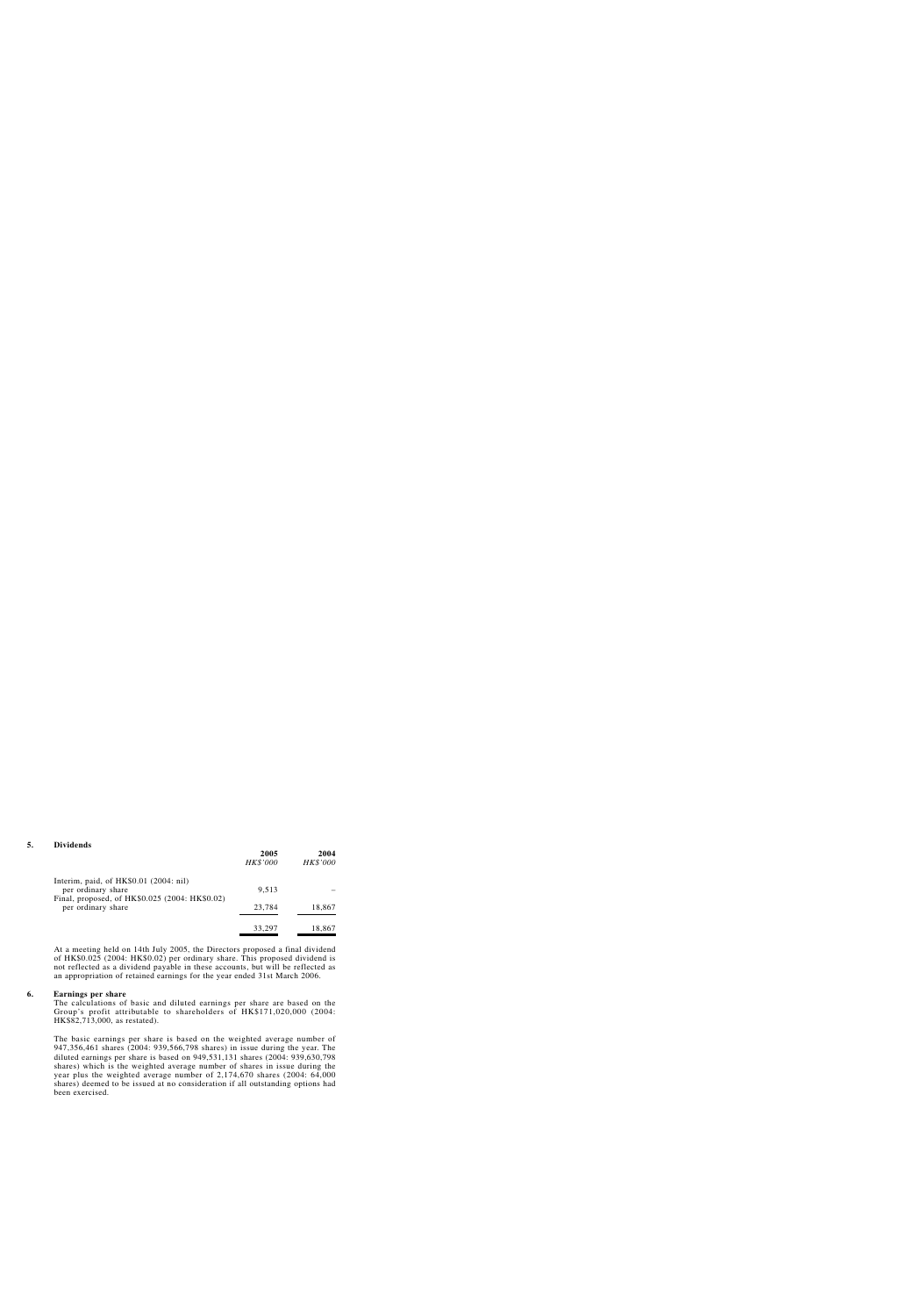#### **7. Fixed assets**

|                                            | Land and<br>buildings<br>HK\$'000 | Investment<br>properties<br>HK\$'000 | Equipment<br>and others<br>HK\$'000 | <b>Total</b><br>HK\$'000 |
|--------------------------------------------|-----------------------------------|--------------------------------------|-------------------------------------|--------------------------|
| Group                                      |                                   |                                      |                                     |                          |
| Cost or valuation                          |                                   |                                      |                                     |                          |
| At 31st March 2004                         | 383,919                           | 558,020                              | 325,303                             | 1,267,242                |
| Changes in exchange rates                  | 1,015                             |                                      | 1,628                               | 2,643                    |
| Additions                                  | 5,649                             |                                      | 46,955                              | 52,604                   |
| Disposals                                  | (1,820)                           |                                      | (23, 735)                           | (25, 555)                |
| Revaluation surplus                        |                                   | 154,330                              |                                     | 154,330                  |
| At 31st March 2005                         | 388,763                           | 712,350                              | 350,151                             | 1,451,264                |
| Accumulated depreciation<br>and impairment |                                   |                                      |                                     |                          |
| At 31st March 2004                         | 132,267                           |                                      | 255,316                             | 387,583                  |
| Changes in exchange rates                  | 351                               |                                      | 1,209                               | 1,560                    |
| Charge for the year                        | 10,938                            |                                      | 44,506                              | 55,444                   |
| Disposals                                  | (957)                             |                                      | (23,378)                            | (24, 335)                |
| Impairment                                 |                                   |                                      | 1,162                               | 1,162                    |
| At 31st March 2005                         | 142,599                           |                                      | 278,815                             | 421,414                  |
| Net book value                             |                                   |                                      |                                     |                          |
| At 31st March 2005                         | 246,164                           | 712,350                              | 71,336                              | 1,029,850                |
| At 31st March 2004                         | 251,652                           | 558,020                              | 69,987                              | 879,659                  |

The analysis of cost or valuation of the above assets as at 31st March 2005 is as follows:

|                                           | Land and<br>building<br>HK\$'000 | Investment<br>properties<br>HK\$'000 | Equipment<br>and others<br>HK\$'000 | <b>Total</b><br>HK\$'000 |
|-------------------------------------------|----------------------------------|--------------------------------------|-------------------------------------|--------------------------|
| At cost<br>At 2005 professional valuation | 388,763                          | 712,350                              | 350,151                             | 738,914<br>712,350       |
|                                           | 388,763                          | 712,350                              | 350,151                             | 1,451,264                |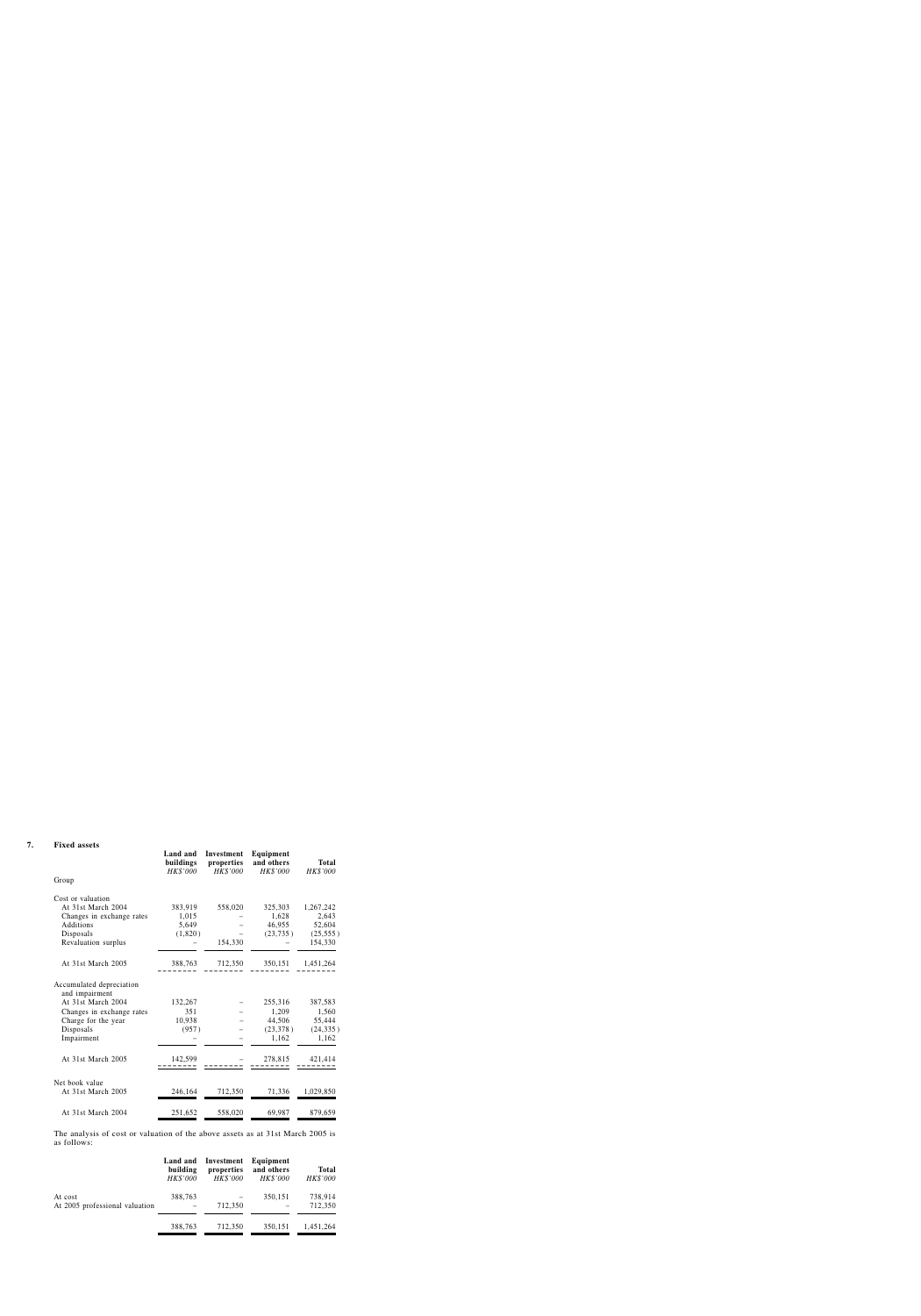The analysis of cost or valuation of the above assets as at 31st March 2004 is as follows:

|                                           | Land and<br>building<br>HK\$'000 | Investment<br>properties<br>HK\$'000 | Equipment<br>and others<br>HK\$'000 | <b>Total</b><br>HK\$'000 |
|-------------------------------------------|----------------------------------|--------------------------------------|-------------------------------------|--------------------------|
| At cost<br>At 2004 professional valuation | 383,919                          | 558,020                              | 325,303                             | 709,222<br>558,020       |
|                                           | 383,919                          | 558,020                              | 325,303                             | 1,267,242                |

Investment properties of the Group were valued on the open market value basis at 31st March 2005 by Jones Lang LaSalle Limited, independent property valuer. All other fixed assets are stated at cost less accumulated depreciation and impairment provision, if any.

(a) The Group's interests in investment properties and other properties at their net book values, are analysed as follows:

|                                              | Group    |          |  |
|----------------------------------------------|----------|----------|--|
|                                              | 2005     | 2004     |  |
|                                              | HK\$'000 | HK\$'000 |  |
| Hong Kong:                                   |          |          |  |
| Medium term leases $(10 - 50 \text{ years})$ | 847,993  | 698,122  |  |
| Overseas:                                    |          |          |  |
| Freehold                                     | 51,379   | 52,239   |  |
| Medium term leases $(10 - 50 \text{ years})$ | 44,149   | 49,946   |  |
| Short term leases (under 10 years)           | 14,993   | 9,365    |  |
|                                              | 958,514  | 809,672  |  |

- (b) At 31st March 2005, certain of the Group's land and buildings amounting to HK\$165,849,000 (2004: HK\$174,616,000) and investment properties amounting to HK\$711,100,000 (2004: HK\$557,000,000) were pledged to secure banking facilities granted to the Group.
- (c) The carrying amount of the other properties would have been HK\$260,318,000 (2004: HK\$265,806,000) had they been stated at cost less accumulated depreciation.
- (d) At 31st March 2005, the net book value of fixed assets held under finance leases amounted to HK\$886,000 (2004: HK\$925,000).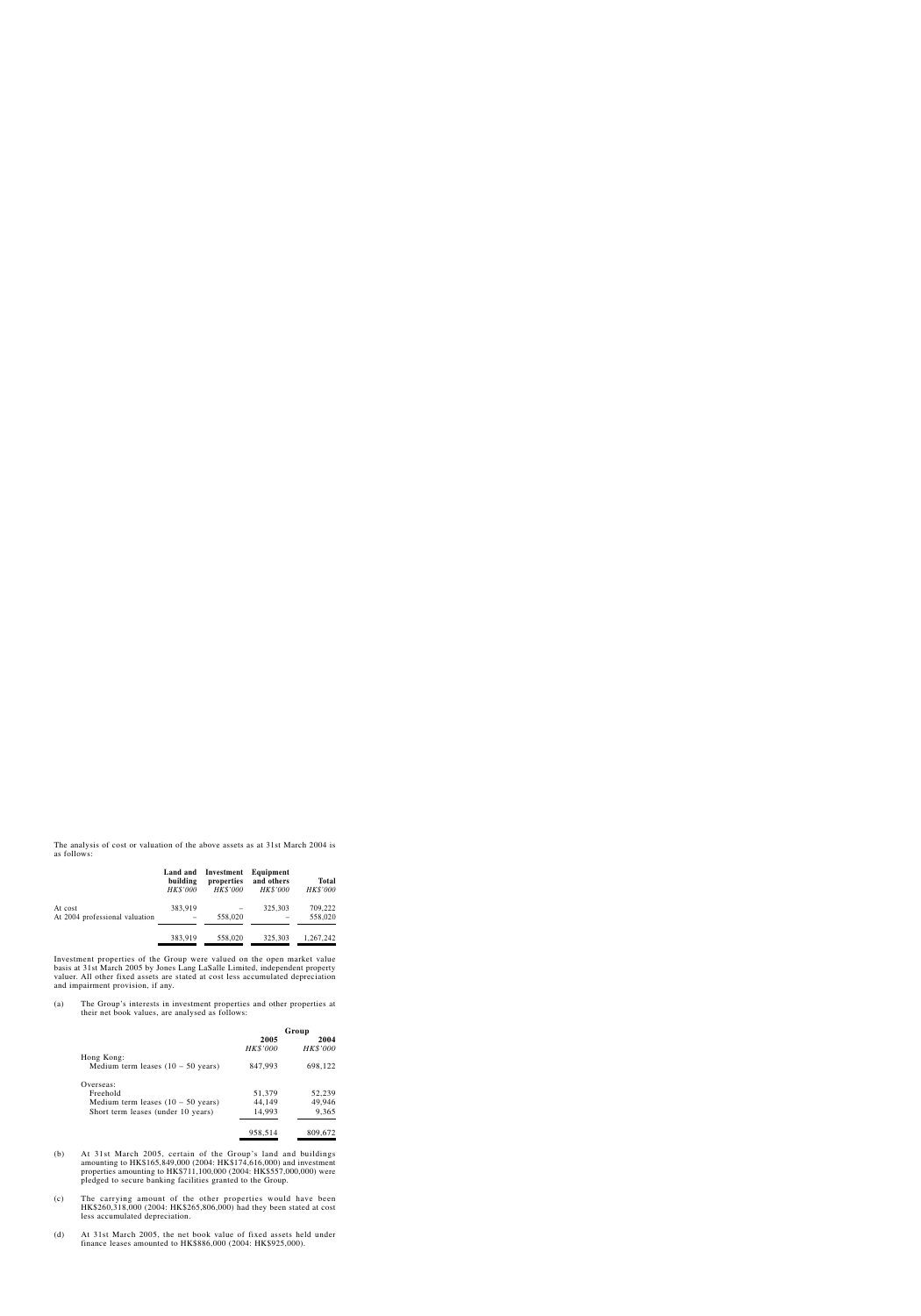#### **8. Bank balances and cash**

|                                              | Group            |                  | Company          |                  |
|----------------------------------------------|------------------|------------------|------------------|------------------|
|                                              | 2005<br>HK\$'000 | 2004<br>HK\$'000 | 2005<br>HK\$'000 | 2004<br>HK\$'000 |
| Restricted balances<br>Unrestricted balances | 64,779           | 2,024<br>51,013  | 10               | 2                |
|                                              | 64,779           | 53,037           | 10               | 2                |

The restricted balances had been pledged to secure banking facilities granted to the Group.

#### **9. Loans from a shareholder**

The loans, which were provided by the estate of Mr Wong Chue Meng and were unsecured, interest free and had no fixed terms of repayment, were fully repaid during the year.

#### **10. Loans from a director**

- (a) The Hong Kong Dollar loan of HK\$1,101,000 is unsecured, interestbearing at 1.5% per annum, roll-over on monthly basis and repayable at one month notice given by the director.
- (b) The Thai Baht loan is unsecured, interest-bearing at 6.75% per annum, repayable in May 2005 and was renewed for another six months to mature in November 2005.

#### **11. Share capital**

|                             | Number of<br>shares of<br>HK\$0.1 each | <b>Nominal</b><br>value<br>HK\$'000 |
|-----------------------------|----------------------------------------|-------------------------------------|
| Authorised:                 |                                        |                                     |
| At 31st March 2004 and 2005 | 1,600,000,000                          | 160,000                             |
| Issued and fully paid:      |                                        |                                     |
| At 1st April 2003           | 936, 340, 023                          | 93,634                              |
| Issue of shares $(note(i))$ | 7,000,000                              | 700                                 |
| At 31st March 2004          | 943,340,023                            | 94,334                              |
| At 1st April 2004           | 943,340,023                            | 94,334                              |
| Issue of shares $(note(i))$ | 8,000,000                              | 800                                 |
| At 31st March 2005          | 951,340,023                            | 95,134                              |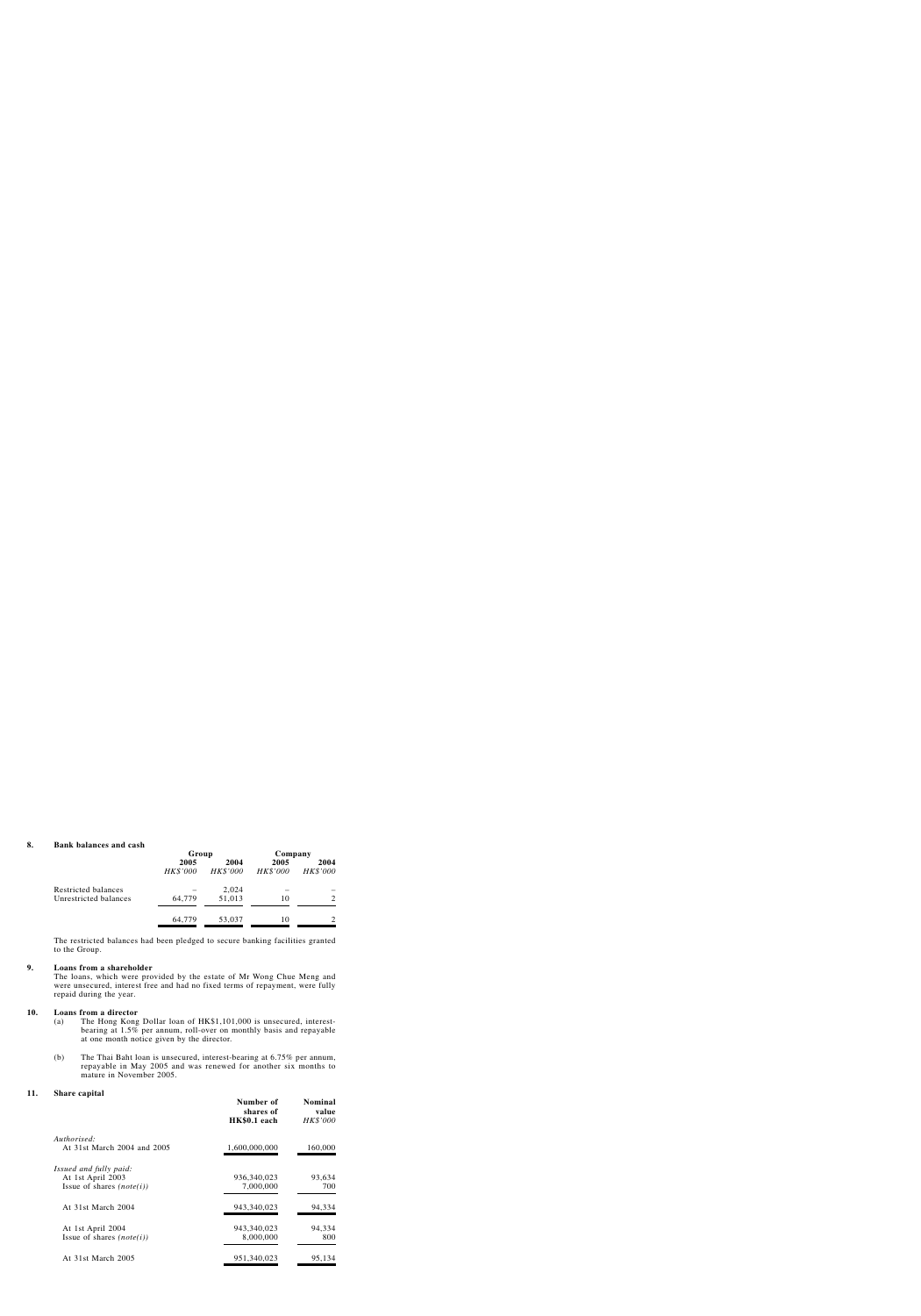On 25th June 1997, a share option scheme for the executive directors and employees of the Company and its subsidiary companies (the "Scheme") was approved and adopted by the shareholders pursuant to which the directors were authorised to grant options to executive directors and employees of the Company or its subsidiary companies to subscribe for shares of the Company for a period of ten years. The maximum number of shares in respect of which options may be granted under the Scheme may not exceed 5% of the total shares in issue. Movements in the number of share options outstanding during the year are as follows:

|                                      | 2005        | <b>Number of options</b><br>2004 |
|--------------------------------------|-------------|----------------------------------|
| At beginning of year                 | 8,000,000   | 16,000,000                       |
| Exercised (note $(a)$ )              | (8,000,000) | (7,000,000)                      |
| Lapsed                               |             | (1,000,000)                      |
|                                      |             |                                  |
| At end of year ( <i>note</i> $(b)$ ) |             | 8,000,000                        |

Options exercised by certain directors on 24th September 2004, 27th September 2004 and 30th September 2004 (2004: 25th September 2003, 2nd October 2003 and 3rd October 2003) resulted in 5,000,000, 2,000,000 and 1,000,000 shares (2004: 1,000,000, 1,000,000 and 5,000,000 shares) being issued at HK\$0.248 (2004: HK\$0.15) each, yielding the following proceeds, before transaction costs of HK\$6,000 (2004: HK\$8,000).

|                                                  | 2005<br>HK\$'000 | 2004<br>HK\$'000 |
|--------------------------------------------------|------------------|------------------|
| Ordinary share capital – at par<br>Share premium | 800<br>1,184     | 700<br>350       |
| Proceeds                                         | 1,984            | 1,050            |

*Notes:*

#### (a) Fair value of shares issued at exercise date of:

| $-25$ th September 2003<br>$-$ 2nd October 2003<br>$-$ 3rd October 2003       |                       | 330<br>295<br>1,425 |
|-------------------------------------------------------------------------------|-----------------------|---------------------|
| $-24$ th September 2004<br>$-27$ th September 2004<br>$-30$ th September 2004 | 2,700<br>1,140<br>570 |                     |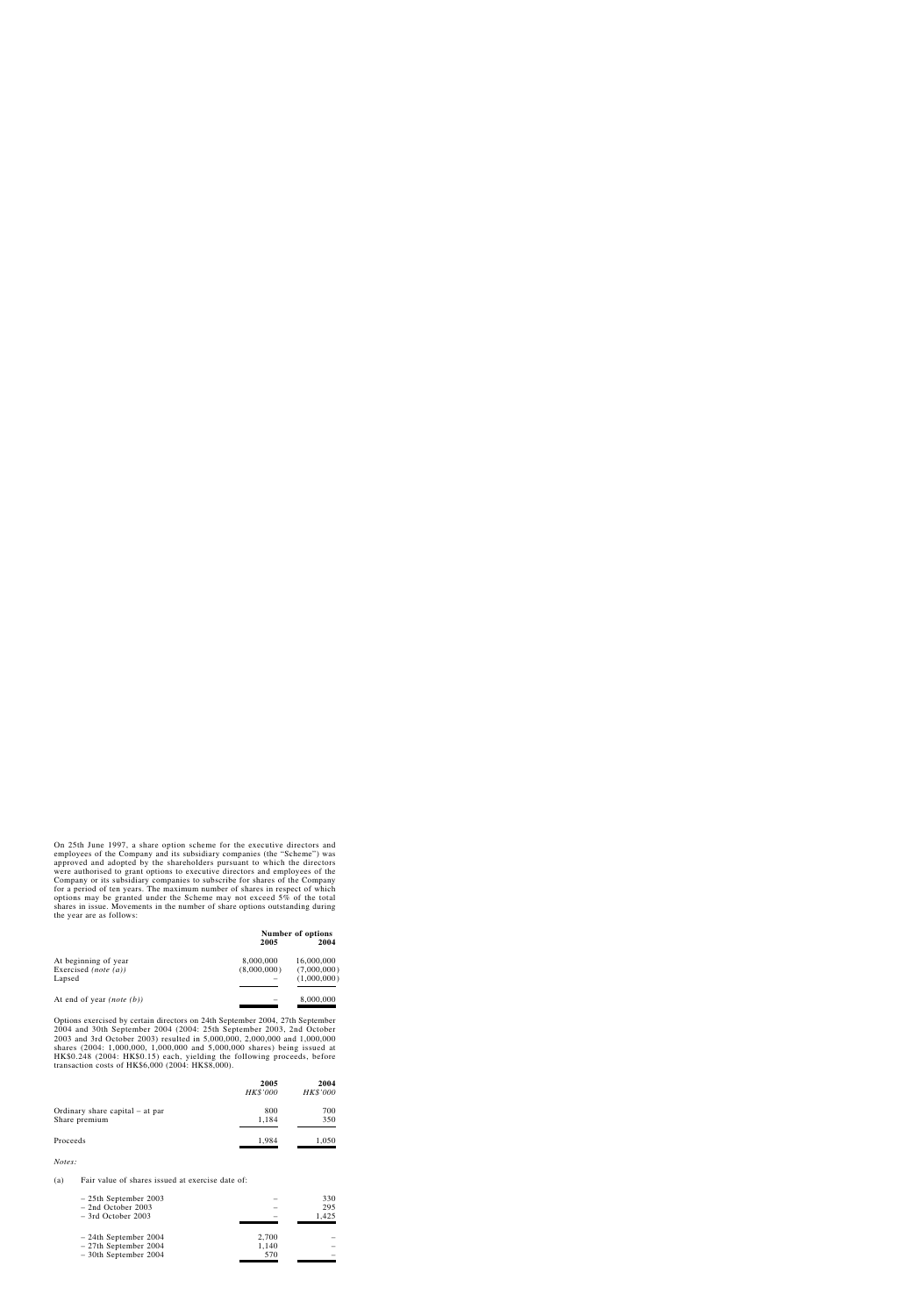(b) No share options were outstanding at 31st March 2005. As at 31st March 2004, share options outstanding had the following terms:

|     |     | <b>Expiry date</b>                                                   | <b>Exercise</b><br>price<br>HK\$ | 2005              | Number of options<br>2004 | Vested percentage<br>2005 | 2004             |
|-----|-----|----------------------------------------------------------------------|----------------------------------|-------------------|---------------------------|---------------------------|------------------|
|     |     | Directors<br>16th January 2005                                       | 0.248                            |                   | 8,000,000                 |                           | 100%             |
| 12. |     | Long term liabilities                                                |                                  |                   |                           |                           |                  |
|     |     |                                                                      |                                  |                   |                           | Group                     |                  |
|     |     |                                                                      |                                  | <b>Note</b>       | 2005<br>HK\$'000          |                           | 2004<br>HK\$'000 |
|     |     | Bank loans, secured                                                  |                                  | $\left( a\right)$ | 290,787                   |                           | 268,860          |
|     |     | Loan from a related company<br>Loan from a director                  |                                  | (b)               | 11,580                    |                           | 24,580<br>13,444 |
|     |     | Obligations under finance leases                                     |                                  | (c)               | 817                       |                           | 663              |
|     |     |                                                                      |                                  |                   | 303,184                   |                           | 307,547          |
|     |     | Amount payable within one year<br>included under current liabilities |                                  |                   | (23, 465)                 |                           | (57, 278)        |
|     |     |                                                                      |                                  |                   | 279,719                   |                           | 250,269          |
|     | (a) | The bank loans are repayable as follows:                             |                                  |                   |                           |                           |                  |
|     |     | Not exceeding one year<br>More than one year, but not                |                                  |                   | 11,617                    |                           | 19,025           |
|     |     | exceeding two years                                                  |                                  |                   | 14,242                    |                           | 239,211          |
|     |     | More than two years, but not<br>exceeding five years                 |                                  |                   | 207,728                   |                           | 10,624           |
|     |     | More than five years                                                 |                                  |                   | 57,200                    |                           |                  |
|     |     |                                                                      |                                  |                   | 290,787                   |                           | 268,860          |

(b) The related company is Active Lights Company Limited, a subsidiary company of Yee Hing Company Limited, the ultimate holding company. The loan is unsecured, bears interest at prime rate less  $2\%$  (2004: Prime rate) per annum and wholly repayable within one year (2004: wholly repayable on or before 1st April 2004).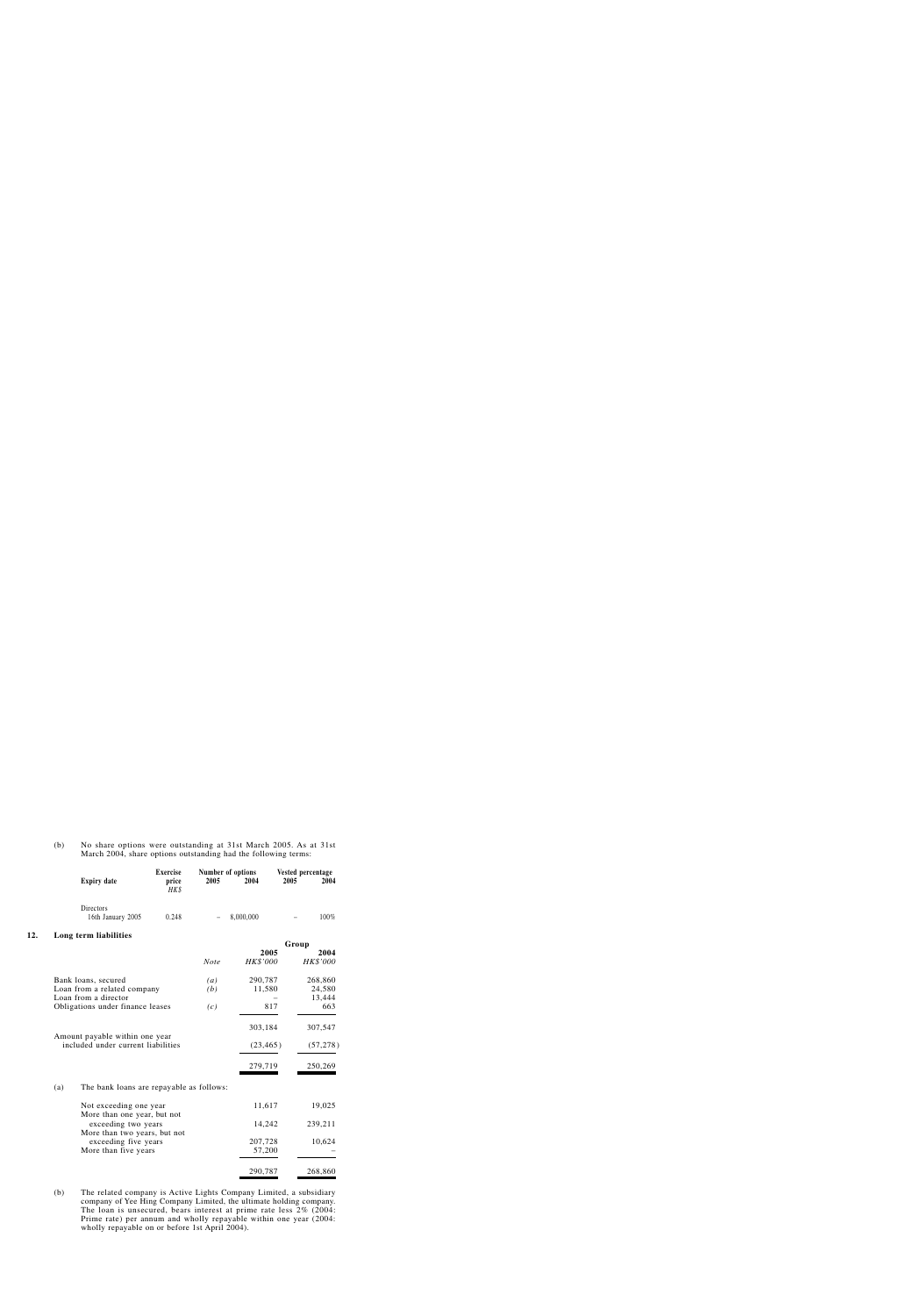(c) The obligations under finance leases are repayable as follows:

|                                                                  | Group            |                         |
|------------------------------------------------------------------|------------------|-------------------------|
|                                                                  | 2005<br>HK\$'000 | 2004<br>HK\$'000        |
| Not exceeding one year<br>More than one year, but not exceeding  | 311              | 270                     |
| two years<br>More than two years, but not exceeding              | 300              | 166                     |
| five years<br>More than five years                               | 342              | 320<br>40               |
|                                                                  | 953              | 796                     |
| Future finance charges on finance leases                         | (136)            | (133)                   |
| Present value of finance lease liabilities                       | 817              | 663                     |
|                                                                  |                  | Group                   |
|                                                                  | 2005<br>HK\$'000 | 2004<br><b>HK\$'000</b> |
| The present value of finance lease<br>liabilities is as follows: |                  |                         |
| Not exceeding one year<br>More than one year, but not exceeding  | 268              | 229                     |
| two years                                                        | 253              | 138                     |
| More than two years, but not exceeding                           |                  |                         |
| five years                                                       | 296              | 262                     |
| More than five years                                             |                  | 34                      |
|                                                                  | 817              | 663                     |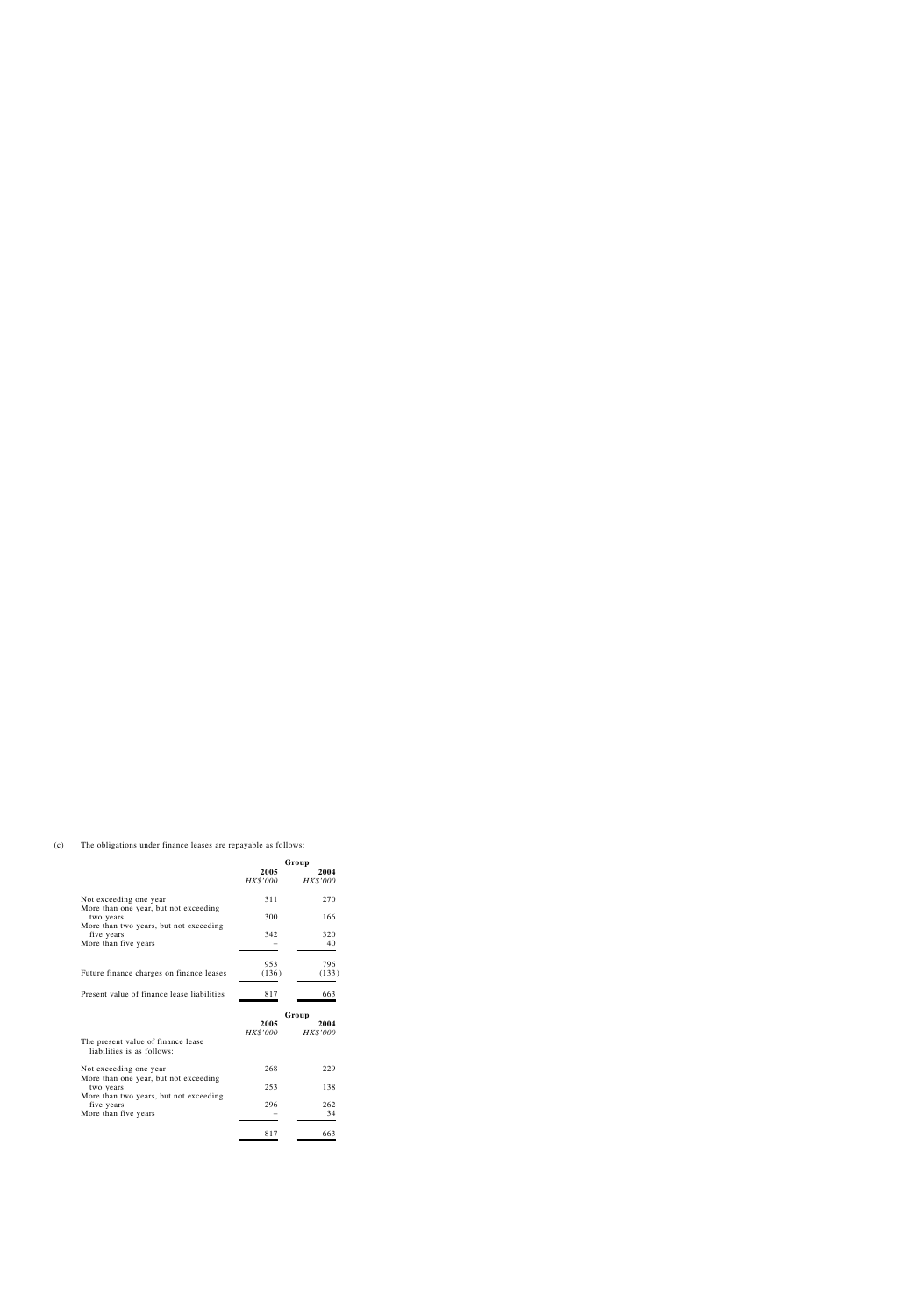#### **13. Reserves**

|                      | Group    |             | Company         |             |
|----------------------|----------|-------------|-----------------|-------------|
|                      |          | As restated | As restated     |             |
|                      | 2005     | 2004        | 2005            | 2004        |
|                      | HK\$'000 | HK\$'000    | <b>HK\$'000</b> | HK\$'000    |
| Contributed surplus  |          | 2,848,462   |                 | 4,085,186   |
| Share premium        | 1,977    | 793         | 1,977           | 793         |
| Retained earnings/   |          |             |                 |             |
| (accumulated losses) | 866,336  | (2,121,120) | 350,769         | (3,702,477) |
|                      | 868,313  | 728,135     | 352,746         | 383,502     |
|                      |          |             |                 |             |

# **14. Contingent liabilities**

|     |                                                                 |          | Group    |          | Company  |
|-----|-----------------------------------------------------------------|----------|----------|----------|----------|
|     |                                                                 | 2005     | 2004     | 2005     | 2004     |
|     |                                                                 | HK\$'000 | HK\$'000 | HK\$'000 | HK\$'000 |
| (a) | Guarantees to<br>secure banking<br>facilities for<br>subsidiary |          |          |          |          |
|     | companies<br>Other guarantees<br>for subsidiary                 |          |          | 676,993  | 768,910  |
|     | companies                                                       |          |          | 2,409    | 2,374    |
| (b) | Bills discounted                                                | 6,796    | 5,448    |          |          |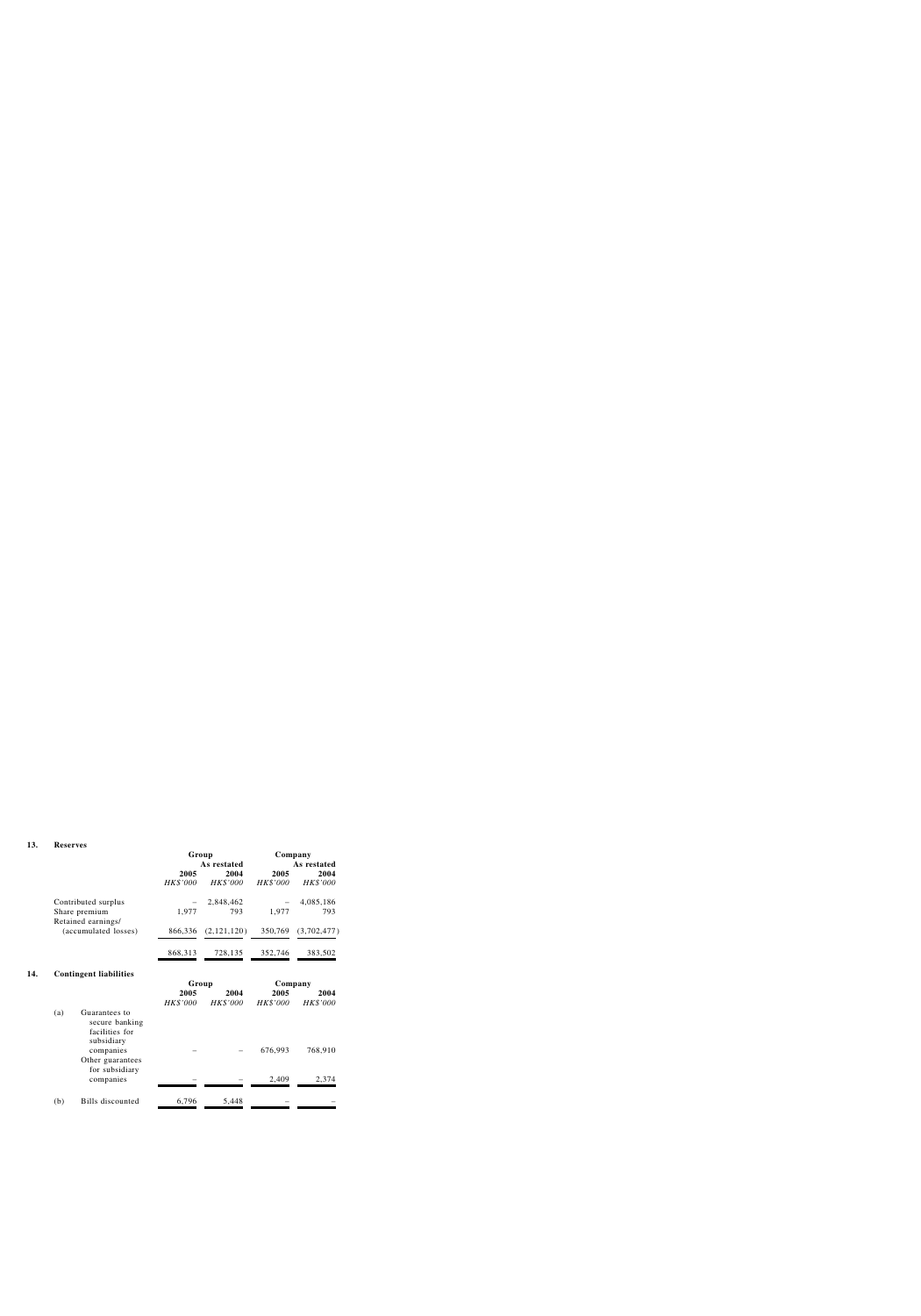# **MANAGEMENT DISCUSSION AND ANALYSIS**

The Group reported a 16% increase in turnover, from HK\$1,218 million last year compared to HK\$1,421 million this year. This year the Group is pleased to announce a profit attributable to shareholders of HK\$171 million compared to a profit of HK\$83 million last year (as restated), a year on year increase of 107%.

The Directors recommend the payment of a final dividend of HK\$0.025 (2004: HK\$0.02) per ordinary share. Total dividends paid and proposed for the financial year ended 31st March 2005 was HK\$0.035 (2004: HK\$0.02).

## **Watch Business**

*Retailing – City Chain*

Our watch retailing business reported a 61% increase in pre-tax profits, from HK\$49 million last year to HK\$78 million before provision for adidas stocks of HK\$9 million this year. Turnover was also up by 24% to HK\$695 million.

Several factors contributed to these pleasing results.

- Improving gross margins. Successful marketing of the Group's high margin watch brands, together with an effective sales staff incentive scheme helped to drive turnover and improve gross margins.
- Expansion in the region.
- Improved Asian economies, and in particular, the strong recovery in the Hong Kong retail sector.

Generally, our subsidiaries reported double digit growth in turnover and profits either meeting or exceeding our expectations. Shop expansion continued to be in line with our targets, with Malaysia and Thailand growing at the fastest pace.

City Chain Hong Kong was a major profit contributor, reporting pre-tax profits of HK\$44 million, an increase of 106% from last year. As anticipated, Hong Kong landlords sought increased rentals on lease renewals.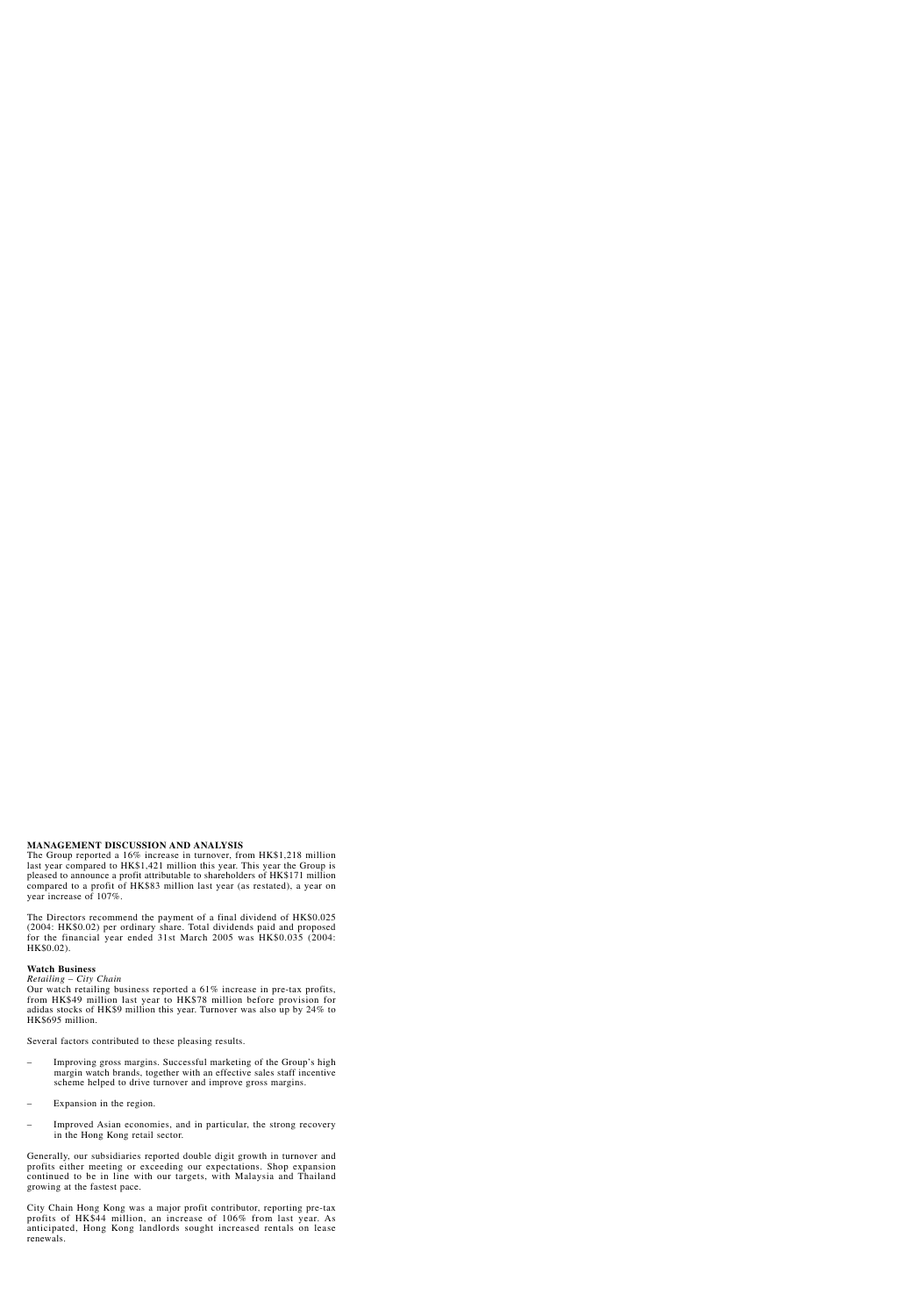The successful advertising campaign for "Solvil et Titus" continued to run during the year, contributing to increased watch sales. Subsequent to the period under review, a leading artiste was signed up to promote the Group's Swiss watch brand, "CYMA", which retails at City Chain stores in Asia.

Our mid-term targets for City Chain are:

- To maintain double digit growth in turnover and profits for the FY 2005/06
- To accelerate growth of our non-Hong Kong business so that it comprises more than 60% of City Chain's turnover by FY2007/08.
- To further improve gross margins in order to neutralize the negative effects of escalating rentals and operating costs.

## *Export & Trading*

As anticipated, the ending of the adidas watch partnership impacted on Q4 sales dragging down turnovers. Our US distribution subsidiary reported a small loss and pre-tax profits were down 11% at our HK export subsidiary to HK\$12 million. This was due to the lower turnover and additional investment made in re-building the Group's own brand ellesse. The Everlast watch was launched in Basel 2005 with a good response. Moreover, other watch brand licensing arrangements are under negotiation.

Due to the early termination of the adidas licence at the end of December 2005, the stocks have been written down to their net book value and a stock provision of HK\$9 million was charged to the profit and loss account this year.

## **Optical Business**

### *Retailing – Optical 88*

Our optical retailing business returned much better results with pre-tax profits of HK\$23 million compared to HK\$9 million last year, a year on year increase of nearly 140%. Turnover was also up by 23% to HK\$386 million. Hong Kong and Thailand were major profit contributors reporting profits of HK\$17 million and HK\$7 million respectively. Likewise, the strong recovery in the Hong Kong retail sector, better gross margins and aggressive opening of shops contributed to the positive results.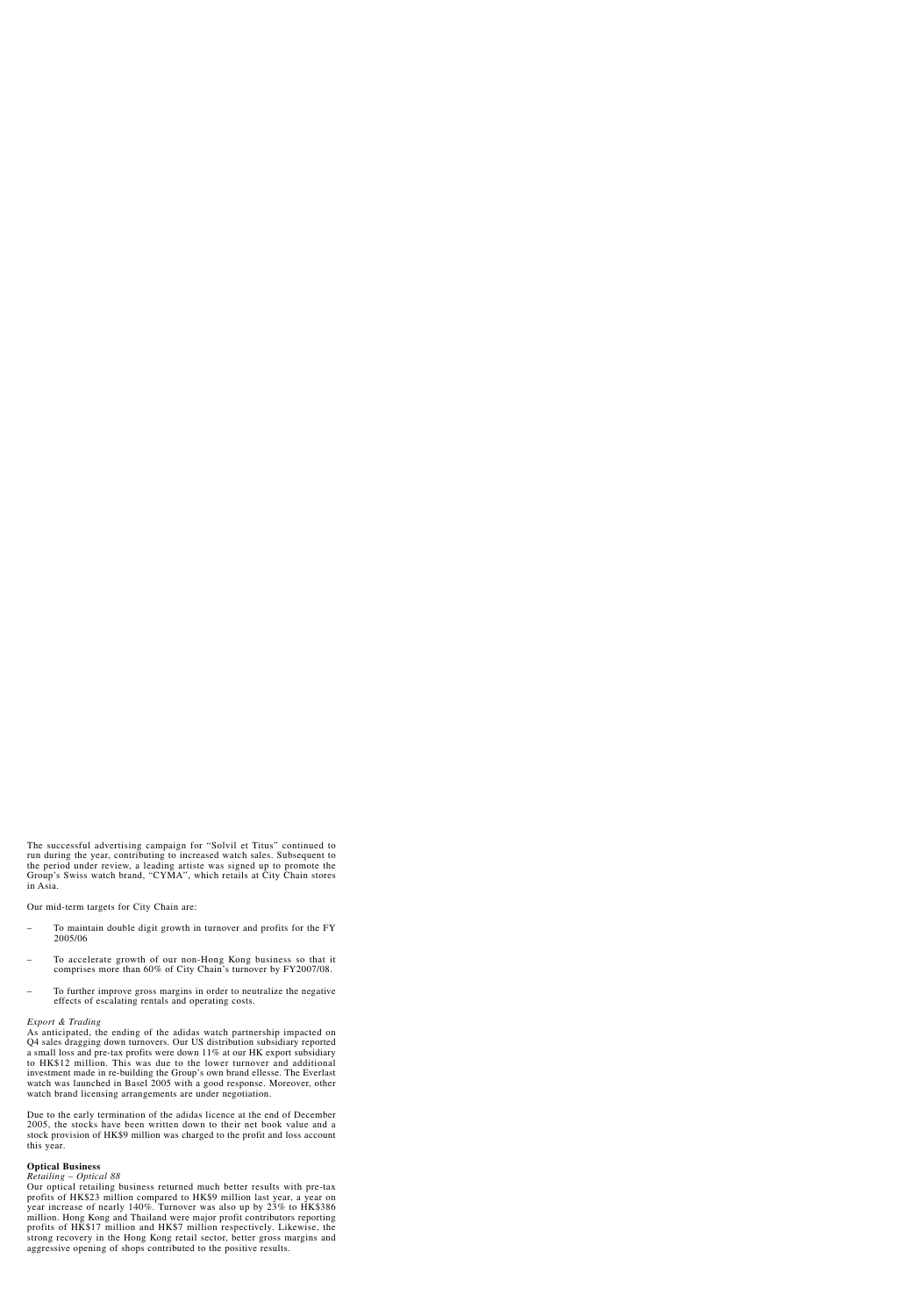Optical 88 Hong Kong, continued to increase its market share during the year by opening more shops and improving the performance of existing shops. Staff incentive schemes; enhanced deployment of staff to high volume shops; and bringing in high margin exclusive agency brands all contributed to the increased turnover and profits.

Our mid-term targets for Optical 88 are:

- To maintain a double digit growth in turnover and profits for FY2005/06.
- To accelerate growth of our non-Hong Kong business so that it comprises no less than 50% of Optical 88's turnover by FY2007/ 08.
- To further improve gross margins in order to neutralize the negative effects of escalating rentals and operating costs.

## **Hipo.fant Children Wear**

Although, Hipo.fant Hong Kong and regionally reported improved performances compared to last year, a loss before stock provision of nearly HK\$8 million was still recorded this year. After a re-evaluation of the chain's past performance and prospects for future development, the directors are of the view that the business should be closed. Owing to the closure, in addition to normal provision for obsolete stock of HK\$2 million, an additional provision of HK\$15 million has been made to write down the stocks to their net realisable value for this financial year. A separate announcement containing more details regarding the closure will be published on 15th July 2005.

## **Property Investment**

Stelux House continues to contribute stable income to the Group. Rental income for the year was approximately HK\$23 million (2004: HK\$30 million). The average floor area occupied during the year was 84.26% (2004: 85.49%). Surplus on revaluation of investment properties was HK\$154 million compared to a surplus of HK\$26 million last year.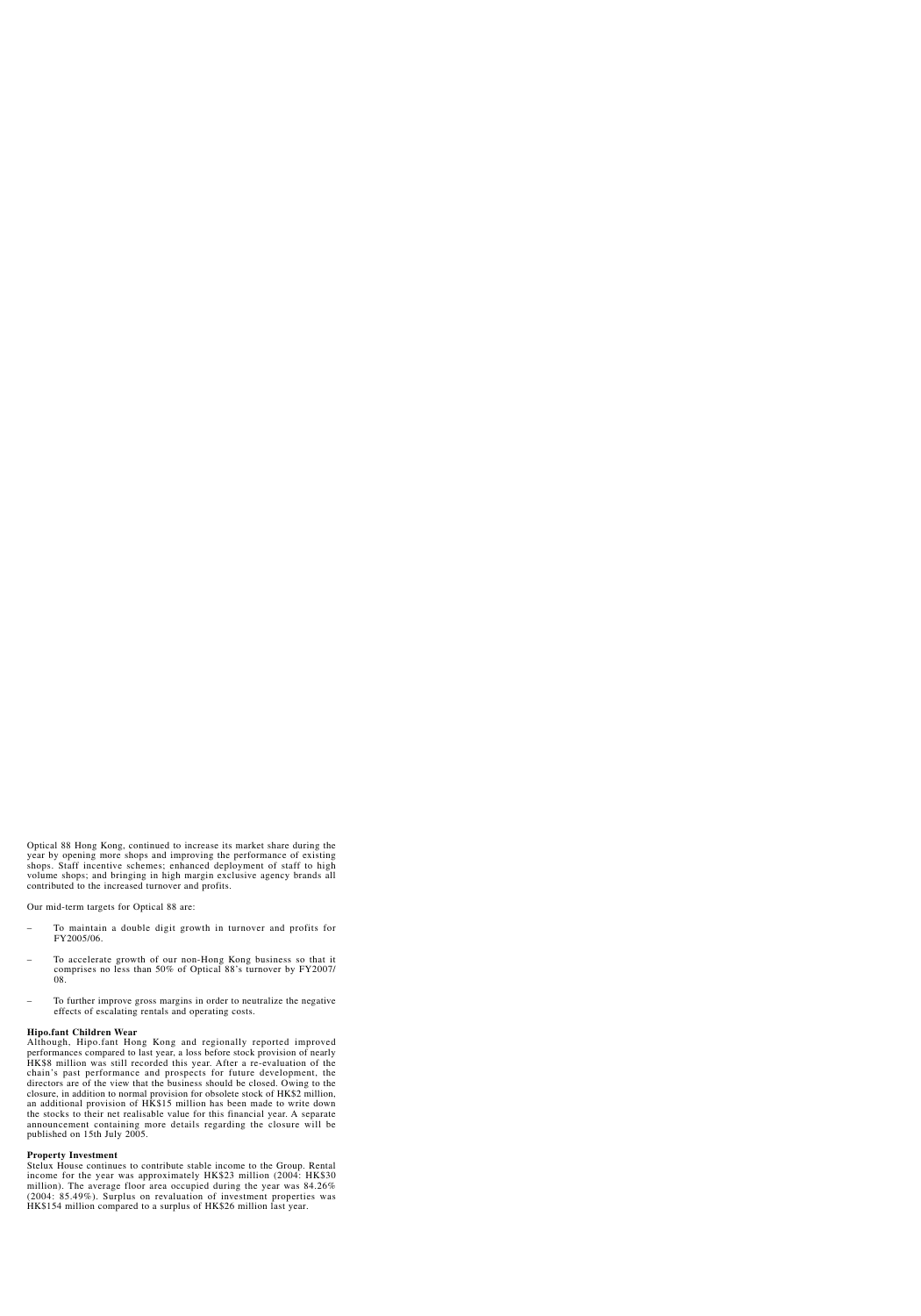## **Group Strategies**

- We shall focus on what we are best at  $-$  the watch and optical businesses. We aim to be Asia's leading watch and optical group – two businesses where the Group now already enjoys competitive advantages. In attaining this goal, resources will be focused on these two core businesses, building retail/wholesale distribution networks in Asia, our home market, in the coming years.
- We look to grow our home market by organic expansion as well as acquisition of businesses which compliment and synergize with our existing businesses.
- We consider Europe, Japan, North America and Middle East as export markets, where we have built a network of distributor partners for adidas watch over the last 10 years.
- We intend to build our watch export business with a portfolio of house and licensed brands for long term growth. Once this is completed in two to three years time, the Group's watch business would become more globalized.
- It is expected that funds for growing our business will come from internal funds and bank borrowings.

### **Prospects**

With the liberalization of China's retail markets and the opening of major tourist attraction projects in Hong Kong, Singapore and Macau, we see substantial growth potential for our retail businesses, City Chain and Optical 88, in the next two to three year.

High oil prices, escalating rentals and other operating costs will have some impact on the performance of individual countries but generally, we remain optimistic that our core businesses will continue to perform.

### **FINANCE**

The Group's bank borrowings at balance sheet date were HK\$495 million (2004: HK\$503 million), out of which, HK\$216 million (2004: HK\$253 million) were repayable within 12 months. The Group's gearing ratio at balance sheet date was 0.51 (2004: 0.61, as restated), which was calculated based on the Group's bank borrowings and shareholders' funds of HK\$963 million (2004: HK\$822 million, as restated).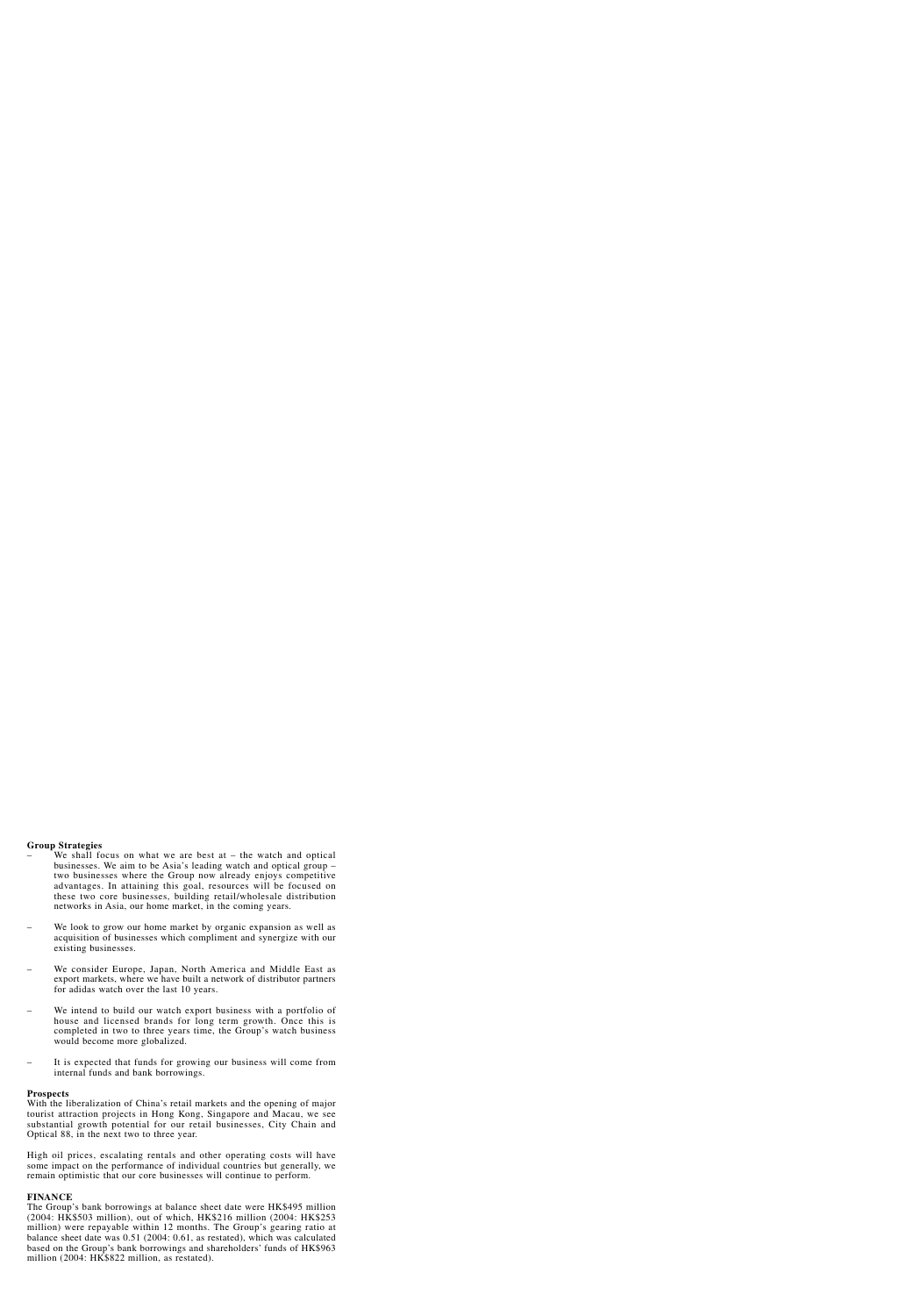Of the Group's bank borrowings, 3% (2004: 4%) were denominated in foreign currencies. The Group's bank borrowings denominated in Hong Kong Dollars were on a floating rate basis at either bank prime lending rates or short term inter-bank offer rates.

The Group does not engage in speculative derivative trading.

# **CAPITAL STRUCTURE OF THE GROUP**

There was no change in the capital structure of the Group during the year except that options of 8,000,000 shares of the Company were exercised at HK\$0.248 per ordinary share. Details of outstanding share options will be disclosed in the Group's Annual Report 2005.

## **CHANGES IN THE COMPOSITION OF THE GROUP DURING THE YEAR**

There was no change in the composition of the Group during the year.

# **NUMBER AND REMUNERATION OF EMPLOYEES, REMUNERATION POLICIES, BONUS AND TRAINING SCHEMES**

The Group's remuneration policies are reviewed on a regular basis and remuneration packages are in line with market practices in the relevant countries where the Group operates. As of 31st March 2005, the Group had 2,259 (2004: 2,048) employees.

# **DETAILS OF THE CHARGES ON GROUP ASSETS**

At 31st March 2005, certain of the Group's land and buildings amounting to HK\$166 million (2004: HK\$175 million) and investment properties amounting to HK\$711 million (2004: HK\$557 million) were pledged to secure banking facilities granted to the Group. No bank deposits (2004: HK\$2 million) and no other debtors (2004: HK\$50 million) of the Group were pledged to secure banking facilities.

# **CLOSURE OF REGISTER OF MEMBERS**

The Register of Members of the Company will be closed from 1st September 2005 (Thursday) to 6th September 2005 (Tuesday) both days inclusive, during which period no transfer of shares will be effected. In order to qualify for the entitlement to the final dividend, all transfers accompanied by the relevant share certificates must be lodged with the Company's Hong Kong Registrar, Computershare Hong Kong Investor Services Limited, 1901-5, 19th Floor, Hopewell Centre, 183 Queen's Road East, Wanchai, Hong Kong for registration no later than 4:00 p.m. on 31st August 2005 (Wednesday). Final dividend will be paid on 21st September 2005 (Wednesday).